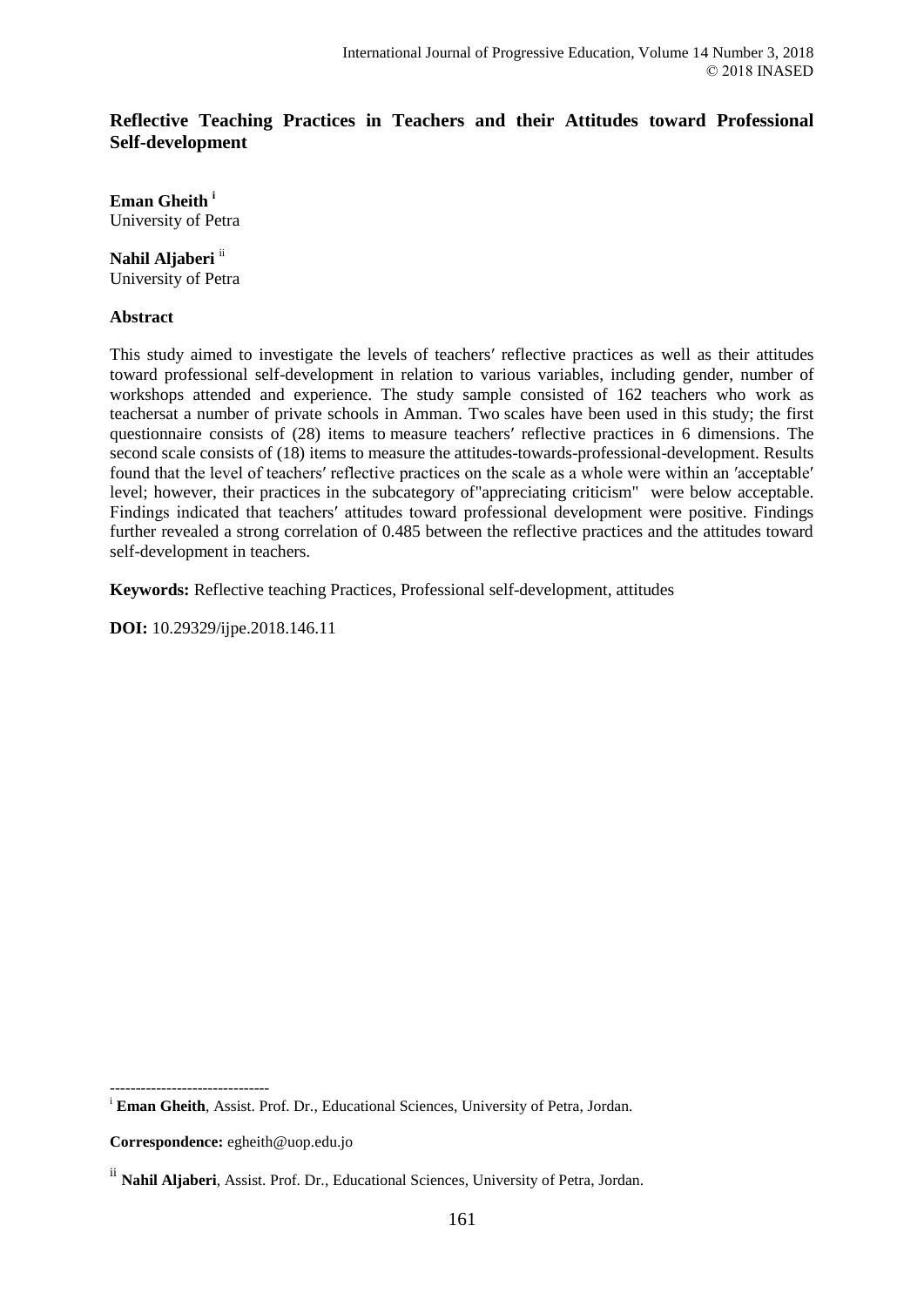### **Introduction**

The rapid changes and the nature of this developing modern society have given rise to new challenges, yet renewed calls for further improvements. In this light, many have voiced the urge for educational reform of schools and teachers, so that they may become capable of facing the current challenges, and fulfill the first and foremost objective of education: preparing all students, regardless of their abilities, to face a continuously-changing world, and empowering them to participate in developing their societies armed with high levels of academic and intellectual abilities, in addition to developing students′ learning skills to become life-long learners (Sellars, 2012).

Due to this, it was of important for teacher-preparation administrators to turn away from traditional ideas in preparing teachers, and focus intensely on more modern approaches which emphasized the importance of preparing teachers and developing them professionally, so that they gainfamiliarity with content and how to teach it, what students are like, how students learn, and who teachers themselves are and what their values, in addition to teachers′ abilities to reflect and make moral decisions. In other words, teacher preparation programs have moved from mastery techniques and learning the theoretical principles in favor of familiarizing teachers with analytical and reflective norms in teaching. Technical competences are considered a precondition for reflection, since acquiring these aids teachers in practicing additional analytical thinking (Korthagen & Wubbels, 1995). Preparing teachers in the light of reflective practices approach focuses on enhancing their performance as a result of reflecting on their classroom practices (Eryaman, 2007, 2009; Belviset al, 2013).

Reflective practices are one of the more vital fields which have been researched and discussed in the corpus of educational literature since the dawn of the  $20<sup>th</sup>$  century by John Dewey who focused on generating knowledge through reflection (McAlpine, Weston, Berthiaume, Fairbank-Roch & Owen, 2004). Dewey pointed to the presence of three attitudes as prerequisite for reflective action: open mind, responsibility, and wholehearted (Eryaman & Bruce, 2015; Grant & Zeichner, 1984).

According to John Dewey′s ideas, reflective thinking is a process of giving meaning in which the individual can move from one experience to another with a deeper understanding of their relationship with a previous one. He also saw the process of reflectionas a systematic process and way of thinking. He believed that it takes place in a society where interacting with others requires positive attitudes, and this increases the values of personal and intellectual growth of the person and others (Rodgers, 2002). To elaborate, he further suggests that reflection does not only prevent teachers from performing a routine or hast activity, but also directs activities based on insight and proper planning according to the end-in-view which is known to a teacher, and which allows him or her to act in an intentional and planned fashion (Odeh, Kurt & Atamtürk, 2010).

The spotlight has given way to reflective practices in the past two decades, since they are a powerful component in any successful teacher preparation program. This is because these practices aid teachers and learners alike in their problem-solving and appropriate decision-making processes, in addition to encouraging their critical thinking (Odeh, Kurt & Atamtürk, 2010) and improving student academic achievement (Akbari, Kiany, Imani Naeeni & Karimi Allvar, 2008).

Schön is one of the leading researchers who suggested a model of in-service teacher training on the basis of developing teachers′ abilities to practice reflective processes in teaching. Teaching is a quite complicated process, thus teachers are incapable of applying everything they have learnt without planning; instead, they are required to think, analyze, and reflect on every aspect of their teaching process. Teaching is not product of knowledge and skill acquired by the teacher alone, but is also an outcome of a teacher**s**′ thinking processes, conceptualization, and beliefs about teaching events taking place in the classroom (Schön, 1984).

According to Schön′s model (1984), teachers possess the ability to think reflectively in the classroom about their teaching practices whether before, during, or after holding a class lesson. Furthermore, he proposes that when teachers practice reflective thinking, they become more aware of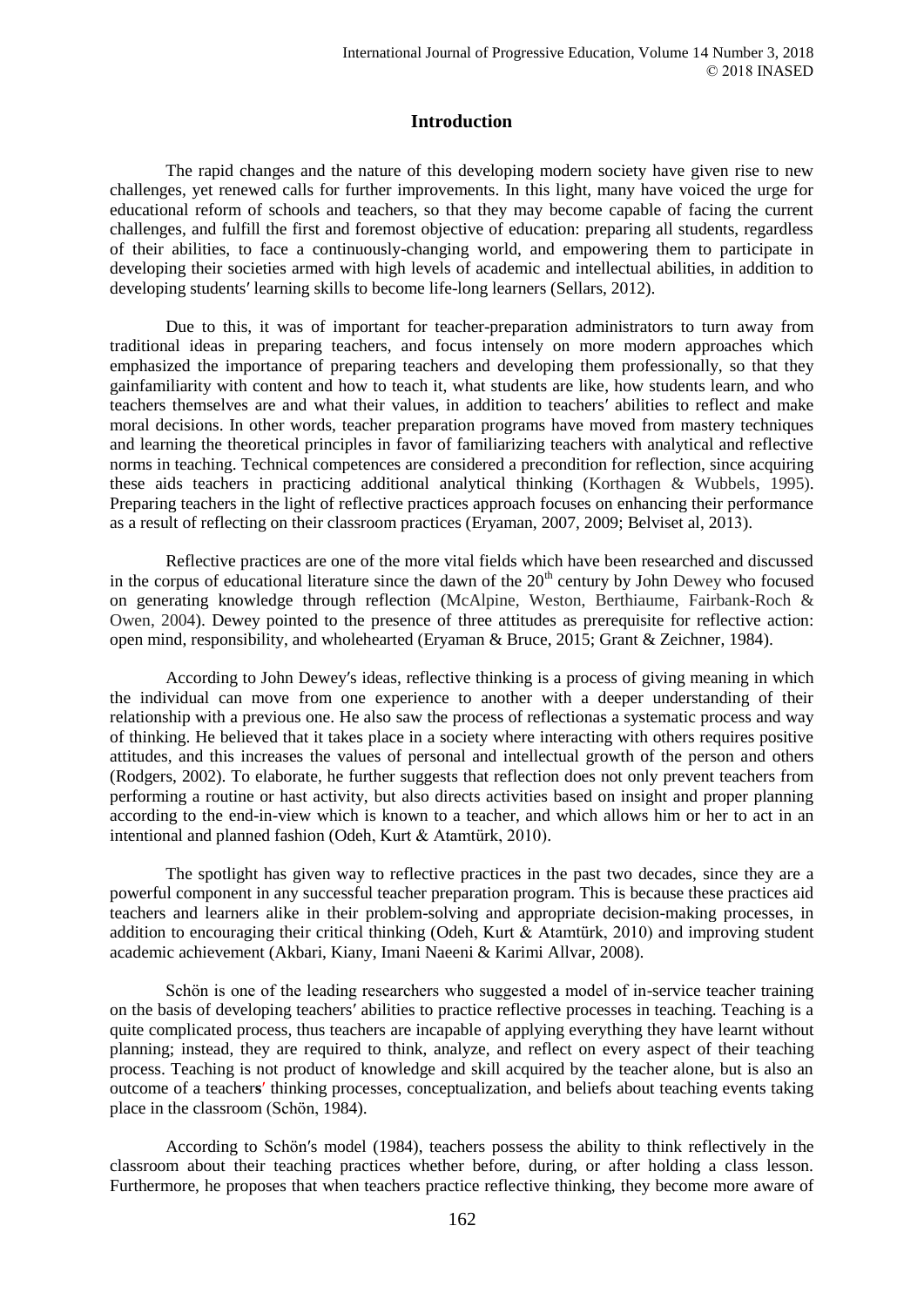classroom practices, thus more capable of analyzing, critical thinking, and self-assessment. This helps reassure teachers of the importance of making proper amendments to undesired behaviors, which inevitably leads to enhanced teaching practices and professional development, as well as enhancing students′ learning process (Mustafa, 1992).

One could describe reflective practices as a process of problem solving and reconstruction of meaning, as well as subsequent reflective judgments as teachers experience with new activities. In other words, reflecting on new experiences leads teachers to learn and cognitive development while abstaining from reflection could lead them to become dependent on routine teaching where teachers tend to accept the circumstances without posing any inquiries or questions (Efe, 2009). Reflective thinking enables individuals to evaluate previous knowledge and construct new knowledge with the help of experiences, thus helping teachers develop professionally (McAlpine, Weston, Berthiaume, Fairbank-Roch & Owen, 2004; Eryaman, 2008; Finlay, 2008).

Florez, (2001) asserts that reflective thinking is a process of four stages:

- 1. Collecting descriptive data of what is happening inside the classroom;
- 2. Analyzing collected data;

3. Planning the way in which activities are decided upon and what alternatives are available;

4. Evaluating the plan which would then contain a new perspective and perceptions aiming to improve teaching practices.

It could also be argued that reflection is a continuousformativeevaluation process, as teachers gather and make use of feedback to review and improve their teaching process. A parallel exists between reflection and meta-cognitive thinking as it provides us with a cognitive structure which enables us to explain how individuals can modify and change their decisions and actions in a way which relates to their goals (McAlpine, Weston, Berthiaume, Fairbank-Roch, & Owen, 2004).

Using the reflective approach to develop teachers reinforces their inner doubt and dissatisfaction regarding what they do, which in turn encourages them to reflect on their actions, play the role of the researcher in collecting data, and use critical thinking to reach a deeper understanding of the problem, and thus develop appropriate solutions for it (Rayan, 2014).

A number of research papers on the subject suggest that it is best to encourage reflective practices among the most experienced teachers compared to novice teachers, rationed below:

1. The practices of more experienced teachers often depend on intuition, while novice teachers take each step carefully in a planned fashion when practicing teaching.

2. Experienced teachers are more willing to learn through reflection as they are rich with previous experiences.

3. It is difficult for experienced teachers to accept other peoples′ ideas whereas novice teachers find it much easier to take in new ideas and incorporating them quickly (Efe, 2009).

Liston and Zeichner (1996) suggest a number of features which distinguish teachers that are practicing reflective thinking from others, which include:

1. Setting up frameworks and suggesting solutions to problems faced when performing classroom practices.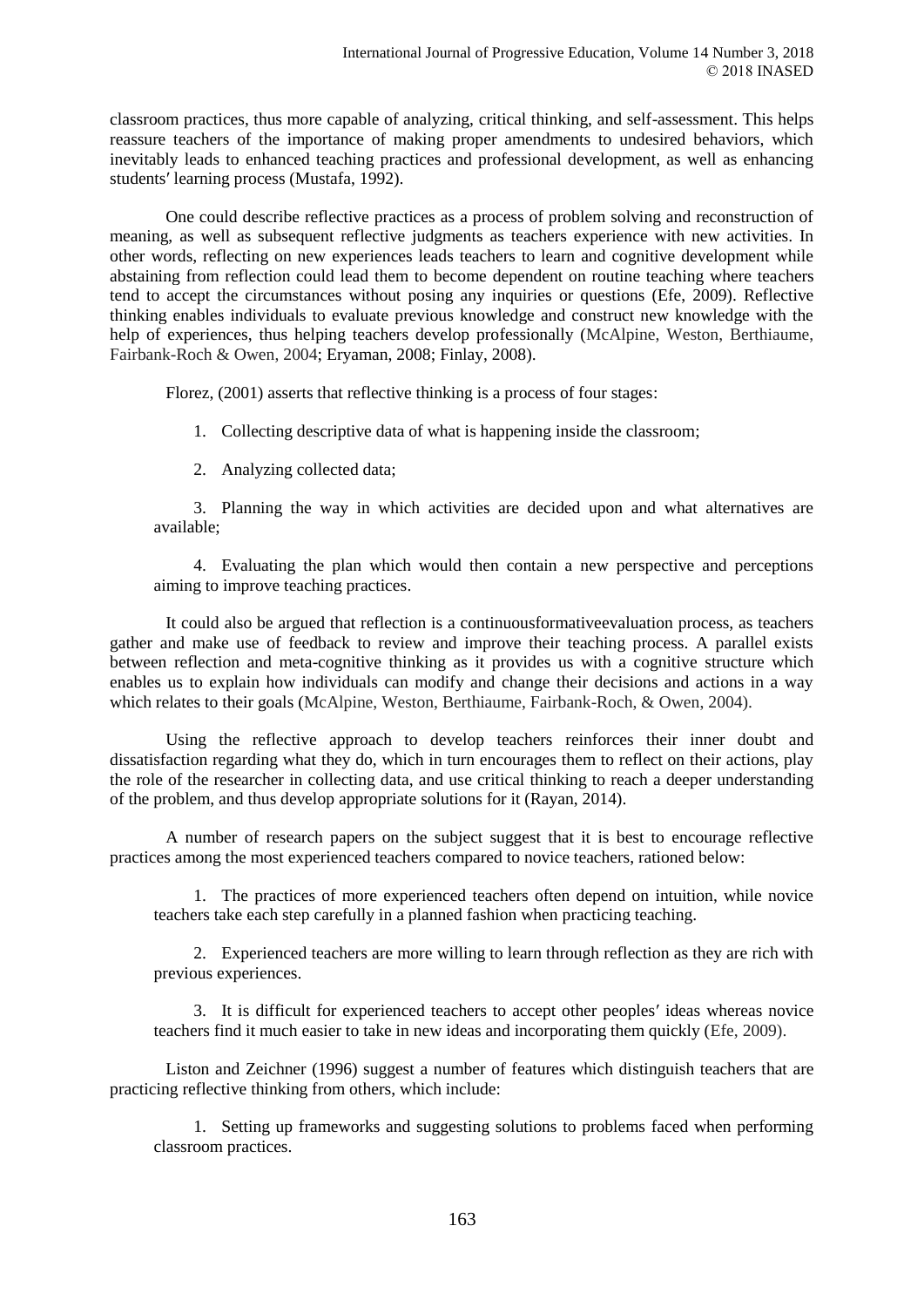2. Being active in composing the goals and results of their actions, in addition to testing assumptions and values which he or she brings to teaching.

3. Playing a significant and active role in developing the school curriculum and the teaching reform movements.

4. Possessing numerous ideas, beliefs, and theories which contribute in reforming and improving teaching, since creating knowledge relatable to teaching is not exclusively preserved for universities, colleges or research centers.

5. Showing interest in and being attentive to, cultural and institutional contexts in which he or she works.

Various kinds of reflection are available for teachers to make use of: reflecting on the teaching and learning of students, on how effective their teaching decisions are, on teaching approaches and how to improve their practices, and on their cognitive awareness of reflective processes they are doing (McAlpine, Weston, Berthiaume, Fairbank-Roch & Owen, 2004).

Researchers have, in recent years, emphasized on the importance of professional development on teaching, mainly due to the fact that good teaching nowadays require providing students with sufficient and equal opportunities to learn, which in turn implies that teachers ought to possess the necessary knowledge and skills which enable them to provide such opportunities to their learners. In addition, teachers should be models to their students as life-long learners, and have enthusiasm and commitment toward continuous learning. Furthermore, the teaching profession demands that teachers become familiar with new updates emerging in their field of expertise in hopes of enriching their experience with time (Karaaslan, 2003).

Educational institutions worldwide have worked toward presenting teachers with programs meant to improve their performance inside the classroom while in service, so to enhance the quality of teaching. Two approaches or trends have appeared regardingprofessional growth and development: (a) the traditional approach which focuses on imitating the expert teacher, and (b) the other approach based on professionally developing a teacher through attending workshops and seminars, or professional self-development largely dependent on the personal initiatives taken by the teacher himself or herself achieved by self-learning, research activities, and reflective practices (Shaheen, 2012).

Drawing on what has previously been discussed, it can be seen that teachers′ current professional development is no longer limited to in-service training, workshops, or short courses presenting new pieces of information to teachers in specific areas may be not relevant to their own work, but also consists of a long-term process which includes systematic opportunities and planner expertise meant to reinforce professional growth and development. Such endeavors view teachers as active constructive learners who partake in teaching, evaluation, observation, and reflection. Furthermore, professional development is a long-term process because teachers connect new experienceswith previous knowledge. Professional development occurs in specific contexts which allow teachers to connect training experiences with those of real classroom experiences; also, teachers are regarded as active players which helps build new pedagogical theories and practices which doubtlessly aid them to become experts in the field, which highly improveperformance (Villegas-Reimers, 2003).

Because of thus significance of reflective practices in developing teachers professionally, this paper aims to identify the level to which teachers use reflective practices and how that relates to their professional self-development and willingness to develop themselves career-wise.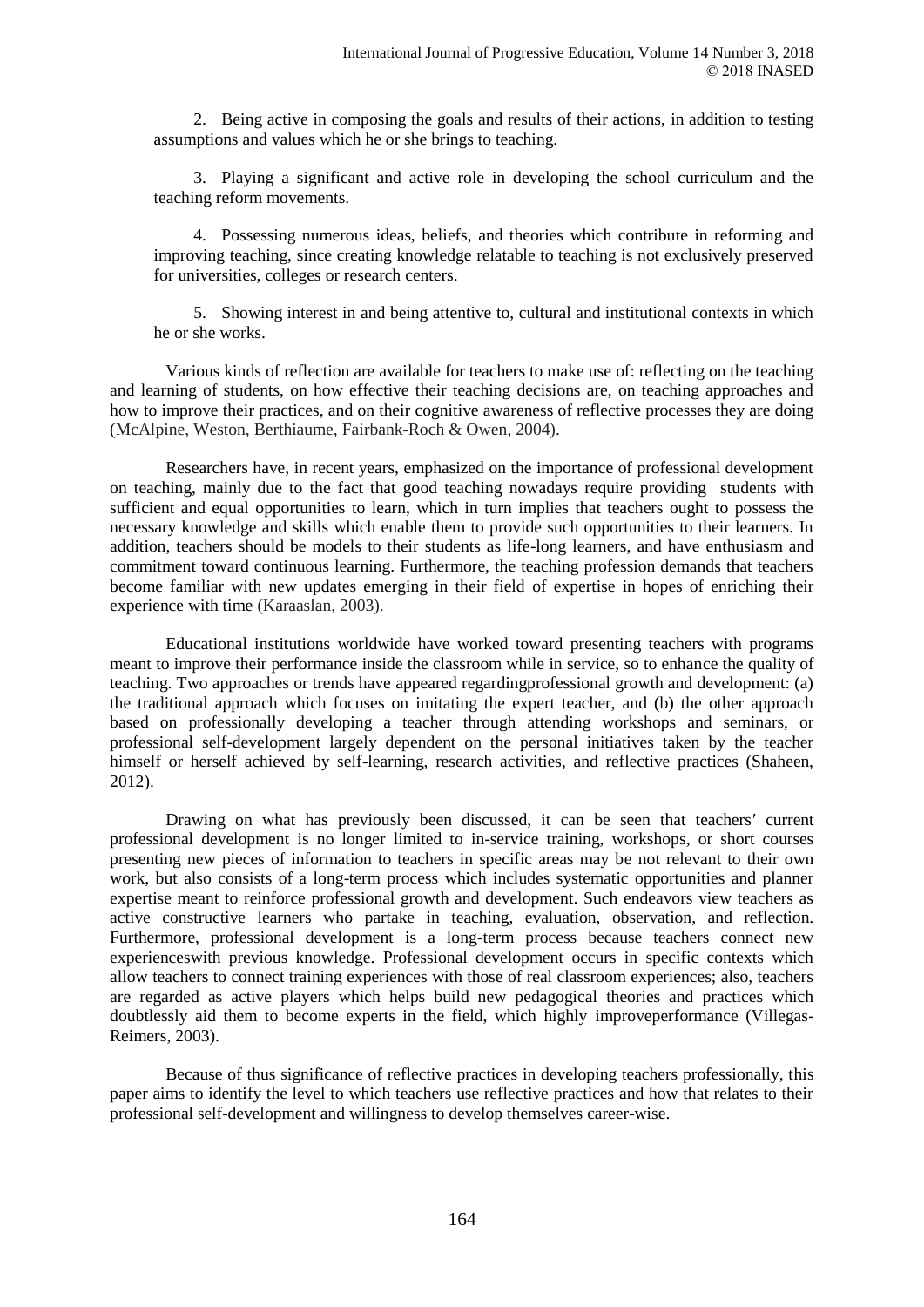# **Literature Review**

Numerous studies conducted in the past, tackled the issue of teachers′ reflective practices and their attitudes toward them. Furthermore, various studies have discussed teachers′ attitudes toward professional development, while some others touched upon the connection which could be drawn between reflective practices and professional development. These studies can be split into three main groups, as follows:

#### **Studies on reflective practices and teachers′ attitudes toward them:**

Tabassum & Malik (2014) have investigated teachers′ attitudes toward reflective practices at private and public high schools in Pakistan. Their study aimed to explore teachers′ attitudes toward the importance of reflective practices in teaching, as well as their attitudes toward utilizing such practices to better comprehend the difficulties students face during the learning process. Results indicated that teachers did not fully realize the need to have reflective practices to comprehend the difficulties their learners face.

Furthermore, Tok & Dolapçıoğlu (2013) investigated how common reflective practices were found among primary school teachers in Turkey, using both qualitative and quantitative research methods for data collection. Their findings assert that teachers resort to using numerous reflective practices inside the classroom, yet fail at using practices that relate to appreciating students who express their thoughts freely which enabling students to deliver their criticism and opinions orally or in writingon teacher's classroom practices. In addition, the study found that teachers did not keep a daily record to document their professional development and effectiveness in teaching science.

Additionally, Ostaz (2011) conducted a study to unveil science teachers′ abilities to practice reflective thinking in solving educational problems they may face in the classroom when completing teaching tasks in the primary stage, and whether the variables of gender, experience level, academic qualification, and type of institution they are employed at (public schools, UNRWA schools) had any effect on reflective thinking in Gaza. His study sample consisted of 108 teachers, whose responses were collected using a reflective thinking scale consisting of 9 teaching problems any science teacher could potentially run into when conducting educational tasks in class. The results indicated that teachers′ levels in reflective thinking were below expected (below 70%), with significant differences on the experience variable in favor of moreexperienced teachers.

In another study conducted by Mustafa (1992) aimed to design a reflective thinking development training program for primary stage science teachers in Jordan, and how this would affect their teaching efficiency, the researcher specified seven indicators: (a) Class Management; (b) Planning; (c) Lesson Progress; (d) Organizing Activities; (e) Feedback, (f) the Interactive Process; and (g) Investing in the teaching and learning environment. With a study sample of 34 male and female teachers, findings indicated that such a program wielded great results in increasing the reflective thinking in teachers.

# **Studies on the relationship between reflective practices in teachers and their professional growth/development, critical thinking, and effective teaching.**

Rayan (2014) conducted a study to investigate math teachers′ reflective practices and how it relates to their teaching effectiveness using two scales for data collection; the findings indicated that teachers had a high level of reflective practices, in addition to unveiling statistically significant differences on the experience variable and in favor of teachers with low experience.

In a study aimed to identify the levels of reflective practices in faculty members at Al-Quds Open University and how this relates to their attitudes toward professional self-development, Shaheen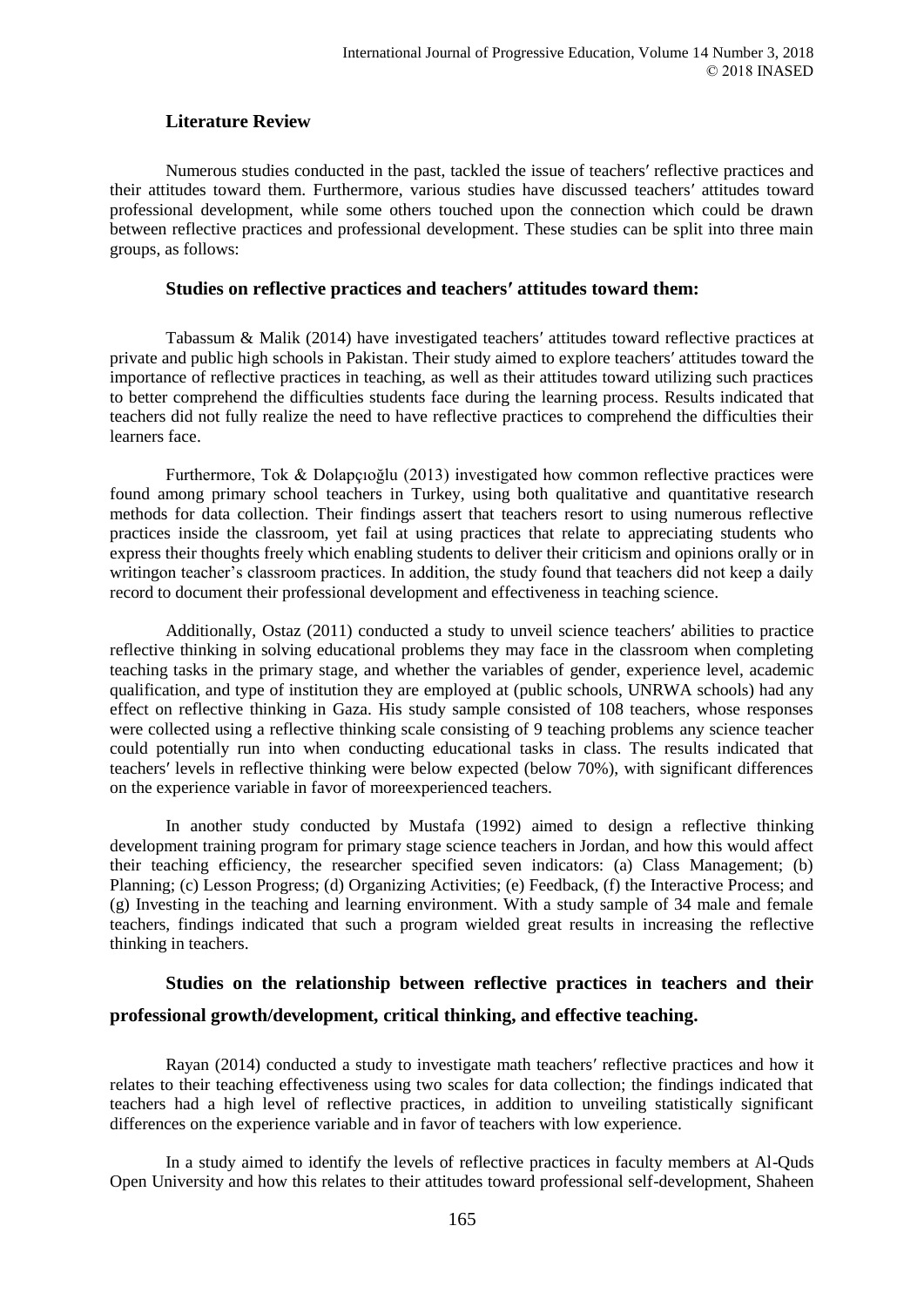(2012) analyzed the responses of 117 participants. The findings revealed that participants in the sample had high levels of reflective practices, and no statistically significant differences were found in relation to academic qualifications, college, or years of experience; the results also revealed significant relationships between participants′ attitudes toward professional development and their reflective practices.

Choy & Oo (2012) investigated the relationships between reflective thinking and critical thinking in teachers, attempting to pinpoint their levels of reflection as an indicator of their critical thinking levels. The findings indicated that the majority of teachers did not reflect on their teaching practices in depth, and did little to practice the four processes of learning: analysis of hypotheses, awareness of context, imaginative speculation, and reflection. Furthermore, the study found that teachers rarely practice critical thinking.

Furthermore, Giovannelli (2003) investigated the relationship between reflective disposition toward teaching and effective teachingon a sample of 55 teachers with the use of two scales: the first measures teachers′ inclination toward reflection while the second measures effective teaching practices. The findings showed a statistically significant correlation between inclination toward reflection and effective teaching, especially when it came to teaching behavior, classroom organization, and teacher expectations.

# **Studies on teachers′ attitudes and/or perceptions toward professional**

### **development**

In 2003, Karaaslan conducted a study tackling teachers′ perception toward professional selfdevelopment. The study explores the attitudes of the participants toward professional development and their perception regarding professional development activities, in addition to the factors which hinder professional growth and development. The researcher uses a questionnaire of both close and openended questions. Results indicated that teachers are aware of the importance of professional development and activities needed to grow professionally; however, they do not employ these activities in a way that matches the importance they previously assigned to them. Furthermore, findings indicated that female teachers, younger teachers, and those with less experience in teaching consider professional-development activities to be of great importance compared to their peers. Also, the study found that a number of factors may impede professional development, including a high work load, lack in self-motivation, and lack of support from the institution in which teachers work.

It became clear to us through previous studiesthat:

1. Studies have shown conflicting results regarding reflective practices and their levels in teachers participating as study samples (from high, to low, to being unaware of the importance of such practices).

2. Studies have shown conflicting results regarding the impact of a number of different variables on reflective practices; these include experience and academic qualification. A number of studies showed significant differences in teachers′ professional practice levels on the experience variable, while others did not indicate any whatsoever.

3. Various studies used a number of different scales, tools, and methods to measure skills, including questionnaires, open questions, and analyzing teachers′ personal documents.

4. A number of studies tackled the relationship between teachers′ level of reflective practices and a number of variables, including critical thinking, professional development, and effective teaching.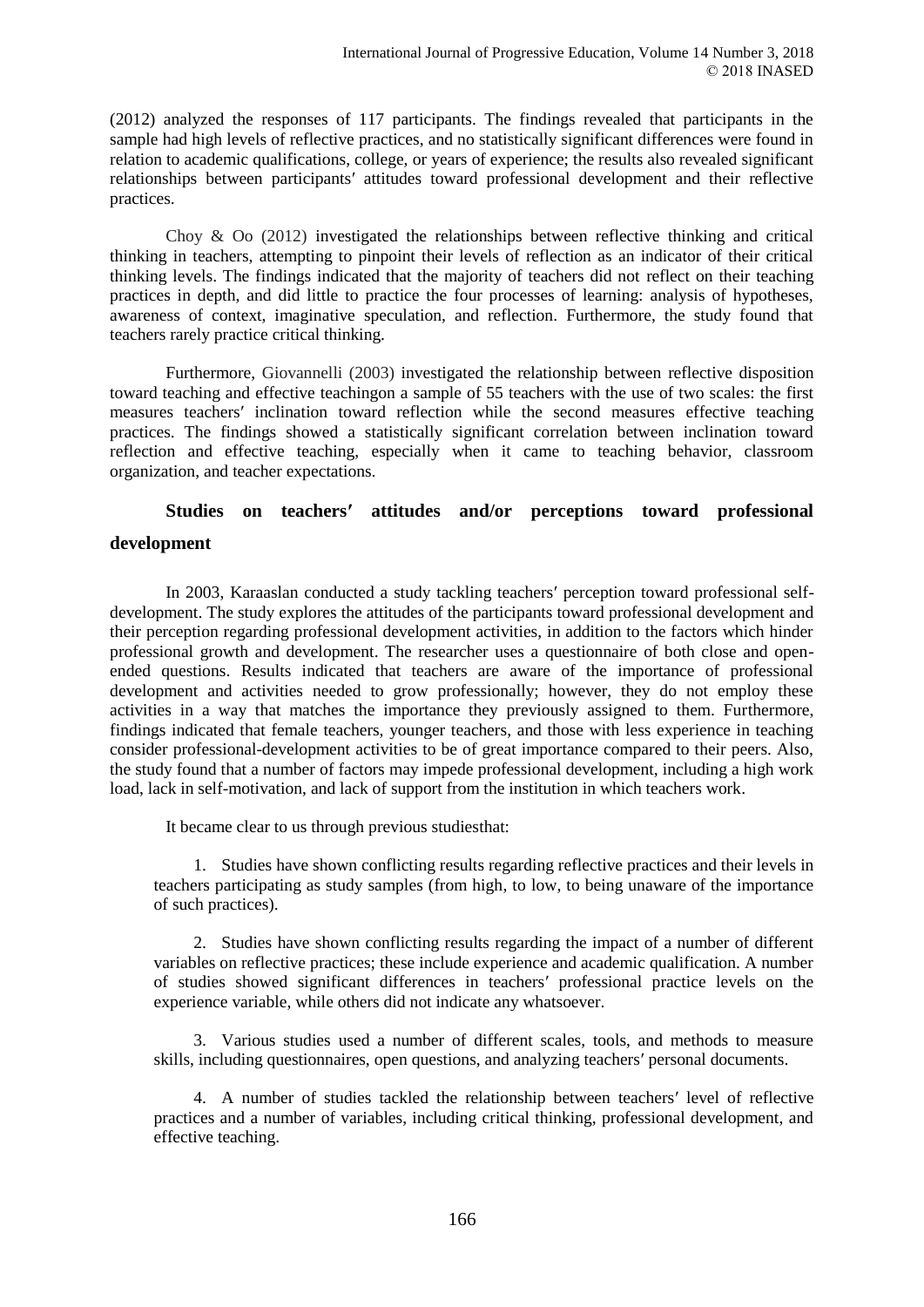This study is characterized by its interest in the connection between reflective thinking

in private school teachers (cooperating with Petra University in teacher pre-service training

programs) and their attitudes toward professionalself-development.

### **Significance of study**

The significance of this study lies in the following:

1. Highlights reflection practices as a contemporary approach for teachers′ professional development and drawing teacher preparation institutions attention toward this.

2. It may drive researchers toward conducting further studies on developing reflective practices in pre-service and in-service teachers.

### **Study Problem and Questions**

Teachers′ professional development is, and remains, a major and significant factor in developing the teaching and learning process. It has attracted increasing attention in the past few years due to the accelerating cognitive development and the revolutionary changes taking place in the information communication sector. Such changes prompted teachers and educational institutions to improve the learning and teaching process through dedicated and continuous collaborative work. Various educational institutions worldwide have adopted reflective practices and professional selfdevelopment as a way to professionally develop and improve teachers so that they become empowered to face the current challenges.

Thus, this study aims to explore reflective practices in Jordanian teachers, and to investigate if these reflective practices are being implemented in teaching process Furthermore, it works to unveil strategies used by teachers in the reflection process.In addition,it exploresteachers′ attitudes toward professional self-development and the effect of various variables on it, including gender, experience level, academic qualification, and number of seminars and workshops attended.

More precisely, the study aims to answer the following questions:

1. To what extent (or level) do teachers commit to reflective practices?

2. Does the level of reflective practices in teachers differ on the variables of gender, experience, and number of seminars attended during service?

3. What are teachers′ attitudes toward professional self-development?

4. Is there a correlation between teachers′ levels of reflective practices and their attitudes toward professional self-development?

### **Study Terminology**

**Teachers′ Reflective Practices**are constructive evaluative processes through which teachers may collect data and utilize feedback in reviewing and improving teaching. This enables teachers to review their previous knowledge and construct new knowledge based on previous experience they have undergone.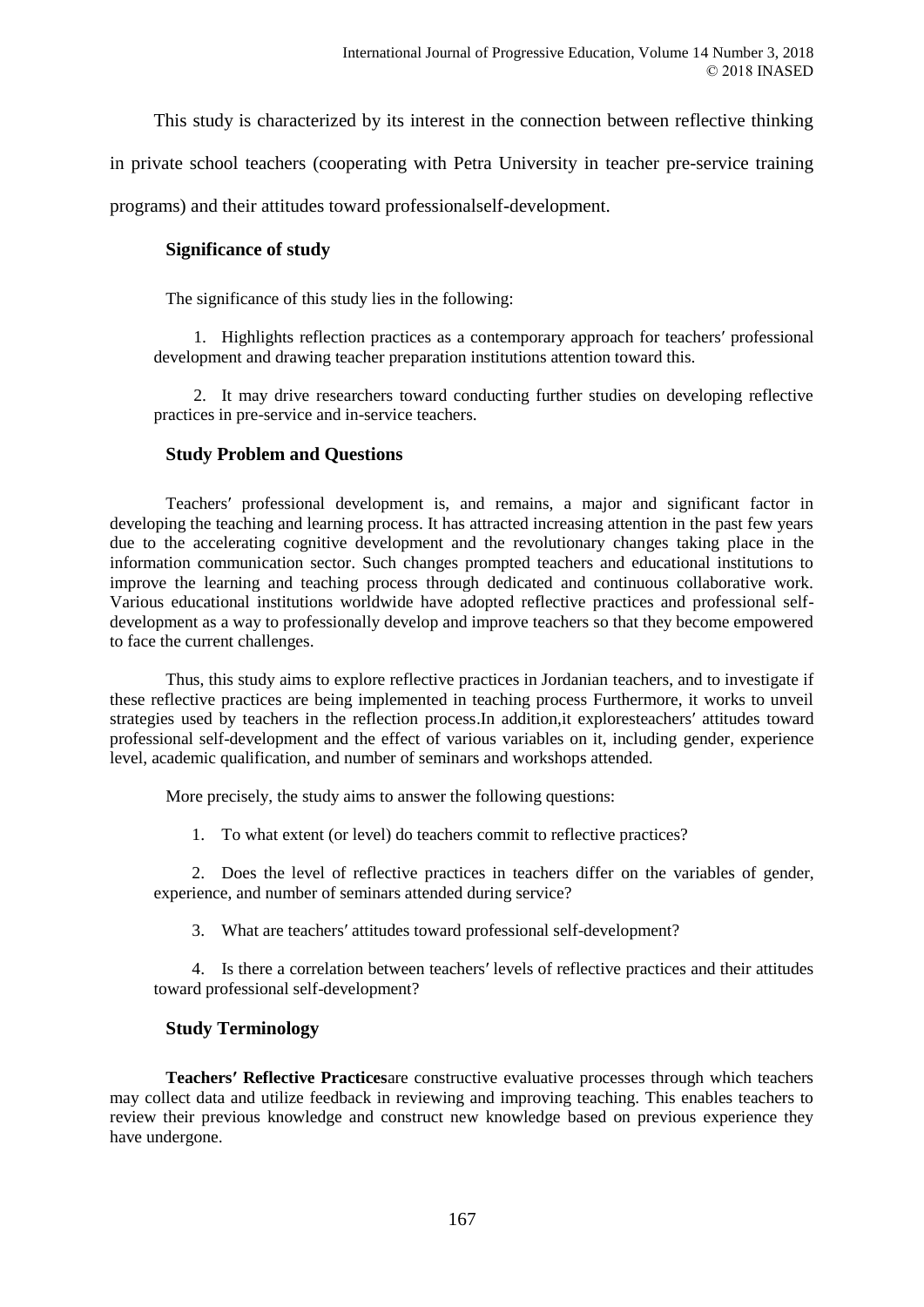**Teachers′ Attitudes toward professional Self-Development** are their ideas, conceptions, responses, and stances on self-reliance in their process of developing their knowledge, skills, and attitudes toward their teaching career.

## **Study Methodology**

This study is based on the descriptive approach as that would be the suitable approach for studies which aim to describe and analyze a given phenomenon as it exists in reality through collecting needed data. Thus this study uses two scales to measure participants′ reflective practices and professional self-development.Questionnaires were distributed and collected during the second semester of the academic year 2015/2016 at 10 private schools cooperating with Petra University in pre-service teacher training in Amman, Jordan.

### **Study Sample:**

The study sample consisted of 162 teachers, both male and female, who work as teachers at a number of private schools in Amman, Jordan.

### **Study Tools:**

The study tool consists of 3 main segments:

a) The first included personal data collected from the teachers, regarding their university major of choice, topics and courses taught to students, stage, gender, years of experience, academic qualification, and number of workshops/seminars attended.

b) The second consists of the Teacher Reflective Practices scale previously utilized by Tok & Dolapçıoğlu (2013); this scale contains 28 items in 6 dimensions which include (1) creating a student-centered environment; (2) creating a reflective classroom environment; (3) appreciating criticism; (4) self-evaluation; (5) decision making; and (6) openness to professional development. The scale was translated into Arabic and presented to a collection of professionals to judge its consistency with the Jordanian environment culture as well as its linguistic soundness. Participants responded on a 5-dimensional response scale (always=5; usually  $= 4$ ; hesitant  $= 3$ ; sometimes  $= 2$ ; and never  $= 1$ ). An 80% score was considered to be the acceptable level teachers should have on this scale.

c) The third segment consisted of theTeacherAttitudes toward Professional Development scale. This scale has been designed after conducting a literature review on the subject (Yeung, 1998; Hamdan, 2011). Initially, the scale consisted of 22 items on teachers′ attitudes toward their own professional self-development in their teaching career, and their willingness to attend seminars, pursue a post-graduate degree, or share and exchange experiences with their colleagues.

To confirm the validity of the questionnaire, it presented it to a group of expert judges for feedback on its appropriateness and linguistic soundness. In its final form, the TeacherAttitudes toward Professional Self-Development scale consisted of 18 items where participants responded on a 5-point Likert scale (Strongly Agree, Agree, Hesitant, Disagree, and Strongly Disagree). Each of these responses was given a score of 1-5, 5 being "Strongly Agree", and 1 being "Strongly Disagree". An average score of 80% was considered as "acceptable" for participants.

Furthermore, the reliability of theTeacherreflective practice scalewas calculatedusing Cronbach′s Alpha, with a reliability coefficient of 0.88 for the overall reflective practices. Reliability Coefficients for the six different dimensions of the scale were as follows: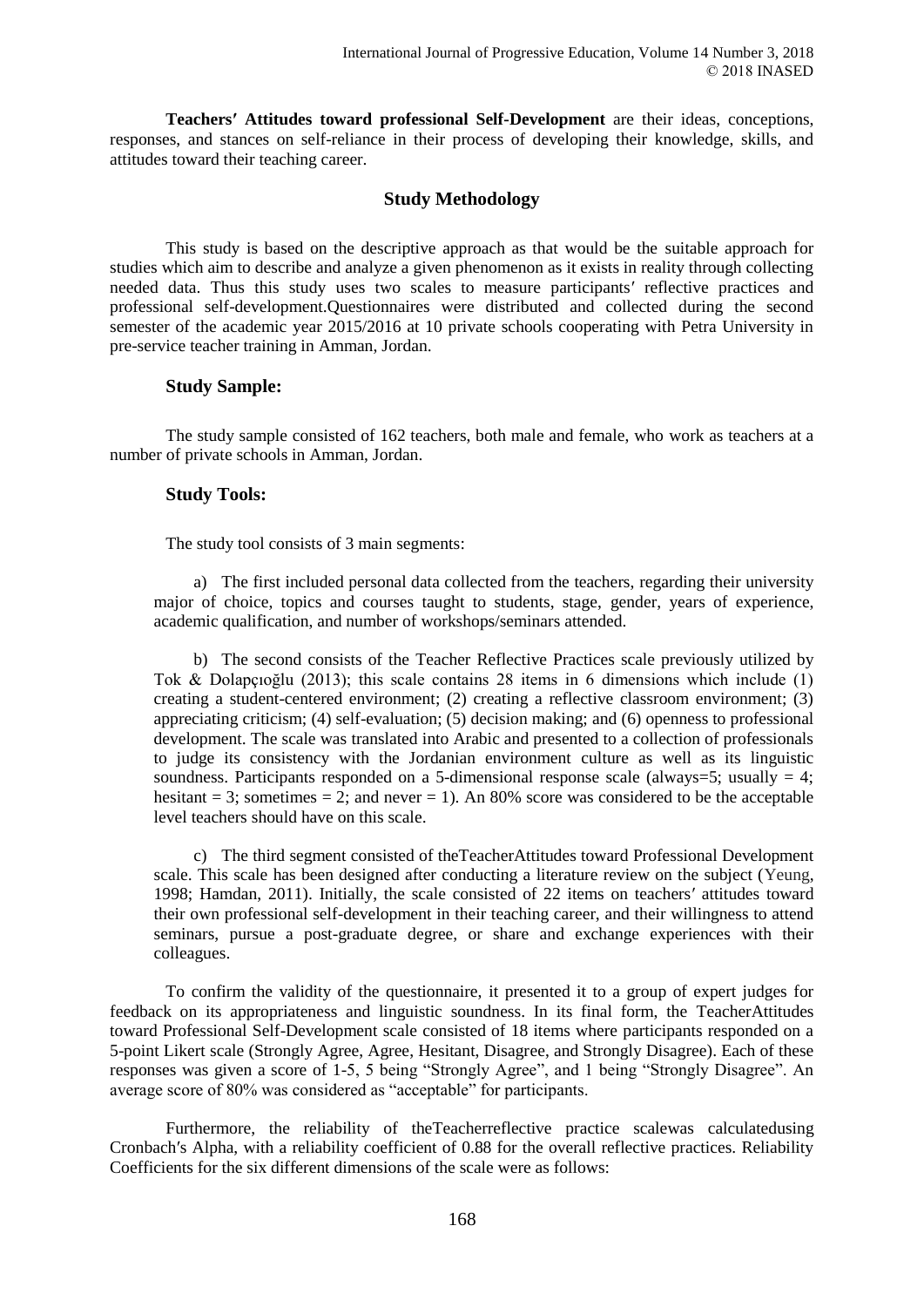Creating a student-centered learning environment: 0.70; Creating a reflective classroom environment: 0.69; Appreciating criticism: 0.52; Self-evaluation: 0.63; Decision making and problemsolving: 0.60; and Openness to professional development: 0.73. In addition, theTeacher Attitudes toward Professional Development scale had a reliability coefficient of 0.85.

#### **Study Findings**

To answer the first question (to what extent (or level) do teachers commit to reflective practices?), mean and standard deviation values were calculated for the overall Reflective Practices scale, as well as for each of its six dimensions, as shown in table (1):

**Table 1.**The Mean and Standard Deviation values for sample′s scores on theTeacher Reflective Practices six dimensions.

|      | D1<br>M(Std.) | D2<br>M(Std.) | D3<br>M(Std.) | D4<br>M(Std.) | D5<br>M(Std.) | D6<br>M(Std.) | Total |
|------|---------------|---------------|---------------|---------------|---------------|---------------|-------|
| Mean | 4.43          | 4.33          | 3.75          | 4.32          | 4.23          | 4.00          | 4.2   |
| std. | 0.45          | 0.47          | 0.69          | 0.48          | 0.51          | 0.61          | 0.40  |

By viewing the data presented, we see that the sample had a mean value of 4.2 on the overall scale, which indicates that teachers practice or perform an acceptable level of reflective practices. Furthermore, the highest mean score (4.34) for the sample was on the first dimension ("creating a student-centred learning environment), whereas the lowest was on the third dimension (appreciating criticism) with a mean score of 3.75.

To more precisely grasp the levels of reflective practices on each of the six dimensions on the scale, mean and standard deviation values and frequencies of the sample′s scores were calculated for each separate dimension, as presented below.

For the first dimension, "Creating a student-centred learning environment" the researcherscalculated the mean and standard deviation values and frequencies for items no. 5, 6, 9, 10, 11, and 12 as shown in Table (2):

Table 2. Mean and standard deviation values and frequencies for the items measuring the first dimension on the scale: 'Creating a student-centred learning environment'

| No. | <b>Statement</b>                                                             |               | Freq. | Percent% | <b>Mean</b> | Std. |
|-----|------------------------------------------------------------------------------|---------------|-------|----------|-------------|------|
|     |                                                                              | Always        | 105   | 64.8     | 4.5         | 0.69 |
| 9   | When giving classes, I take care to<br>relate the subject to students' daily | Often         | 41    | 25.3     |             |      |
|     | life.                                                                        | Sometimes     | 15    | 9.3      |             |      |
|     |                                                                              | Seldom        | 1     | 0.6      |             |      |
|     | I organize the learning/teaching                                             | Always        | 89    | 54.9     | 54.         | 0.62 |
| 5   | process based on students' needs                                             | Often         | 62    | 38.3     |             |      |
|     | and skills.                                                                  | Sometimes     | 11    | 6.8      |             |      |
|     |                                                                              | Always        | 92    | 56.8     | 4.4         | 0.70 |
| 6   | I appreciate students who express<br>their opinions freely.                  | Often         | 50    | 30.9     |             |      |
|     |                                                                              | Sometimes     | 20    | 12.3     |             |      |
|     | I evaluate the results of activities                                         | Always        | 84    | 51.9     | 4.4         | 0.70 |
| 11  |                                                                              | Often         | 60    | 37.0     |             |      |
|     | that students engage in as<br>homework                                       | Sometimes     | 17    | 10.5     |             |      |
|     |                                                                              | <b>Seldom</b> | 1     | 0.6      |             |      |
|     | I engage students in a variety of                                            | Always        | 85    | 52.5     | 44.         | 0.80 |
| 10  | activities (tests, homework,                                                 | Often         | 56    | 34.6     |             |      |
|     | meeting with students, meeting                                               | Sometimes     | 18    | 11.1     |             |      |
|     | with parents, etc) to assess students'                                       | Seldom        |       | 0.6      |             |      |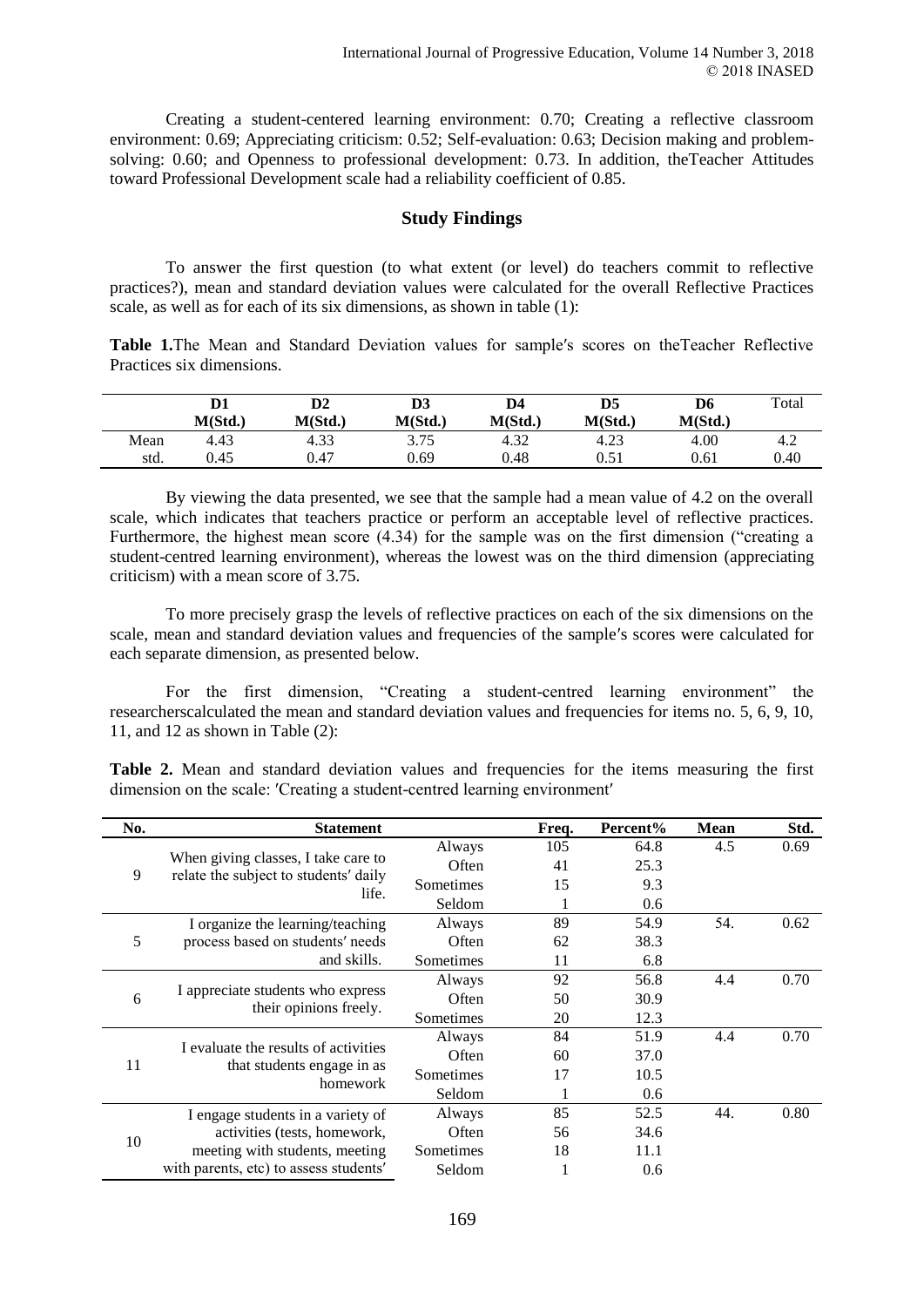|                                   | learning levels.           | Never     |     | 1.2  |      |      |
|-----------------------------------|----------------------------|-----------|-----|------|------|------|
|                                   |                            | Always    | 81  | 50   | -44. | 0.77 |
|                                   |                            | Often     | 61  | 37.7 |      |      |
| 12                                | I provide my students with | Sometimes | 17  | 10.5 |      |      |
| feedback on their learning level. | Seldom                     |           | 1.2 |      |      |      |
|                                   |                            | Never     |     | 0.6  |      |      |
| Total                             |                            |           |     |      | 4.43 | 0.45 |

As illustrated in Table (2), mean values of the teacher'sscores in the sample were 4.43 on the first dimension, indicating that they had high reflective practices in this particular aspect. Furthermore, from the table above, we infer that 64.8% of the sample make it a habit to constantly relate the lesson to students′ daily life while 50%-54.9% of the sample appreciate and acknowledge students who stand up for their own opinions at all times, constantly engage their learners in a variety of activities, keep record of commitment to homework, and ensure that the learning process is always properly planned according to students′ needs and skills.

For the second dimension, 'Creating a reflective classroom environment', the mean, standard deviation and frequencies values were calculatedfor items no. 1, 2, 7, 18, as show in Table (3):

**Table 3.** Mean and standard deviation values and frequencies for the items measuring the second dimension on the scale 'Creating a reflective classroom environment'

| No.                                                        | <b>Statement</b>                |           | Freq. | Percent% | No. | <b>Mean</b> | Std. |
|------------------------------------------------------------|---------------------------------|-----------|-------|----------|-----|-------------|------|
|                                                            | I encourage students to         | Always    | 113   | 69.8     |     | 64.         | 0.76 |
|                                                            | express their topic-related     | Often     | 33    | 20.4     |     |             |      |
| $\boldsymbol{2}$                                           | emotions, interests, fears, and | Sometimes | 12    | 7.4      |     |             |      |
|                                                            | enthusiasm to me with           | Seldom    | 3     | 1.9      |     |             |      |
|                                                            | honesty.                        | Never     |       | 0.6      |     |             |      |
|                                                            | ICreate a democratic            | Always    | 79    | 48.8     |     | 44.         | 0.69 |
|                                                            |                                 | Often     | 69    | 42.6     |     |             |      |
| classroom environment so that<br>1<br>students can express | Sometimes                       | 13        | 8     |          |     |             |      |
|                                                            |                                 | Seldom    |       |          |     |             |      |
|                                                            | themselves freely               | Never     |       | 0.6      |     |             |      |
|                                                            | I enable my students to take    | Always    | 64    | 39.5     |     | 24.         | 0.76 |
| 7                                                          | part in making classroom-       | Often     | 64    | 39.5     |     |             |      |
|                                                            | related decisions.              | Sometimes | 34    | 21       |     |             |      |
|                                                            |                                 | Always    | 59    | 36.4     |     | 24.         | 0.74 |
|                                                            | I acknowledge students'         | Often     | 75    | 46.3     |     |             |      |
| 18                                                         | opinions on problems that       | Sometimes | 26    | 16       |     |             |      |
|                                                            | could arise during the lesson.  | Seldom    | 2     | 1.2      |     |             |      |
| Total                                                      |                                 |           |       |          |     | 334.        | 70.4 |

As seen in Table (3), teachers′ mean score values on the second dimension were 4.33, indicating high levels of reflective practices. Furthermore, 69.8% of the sample always encourage their students to express their emotions and interests about the subject, while 48.8% construct a classroom environment which enables students to freely express themselves at all times. However, only a small percentage of 39.5% of teachers engage their students in making classroom-related decisions at all times, and even a lower percentage of 36.4% acknowledge students′ opinions regarding classroom problems at all times.

For the third dimension, ′Appreciating criticism′, mean and standard deviation values, as well as frequencies, were calculated for items no. 3, 4, 26, and 27 as illustrated in Table (4).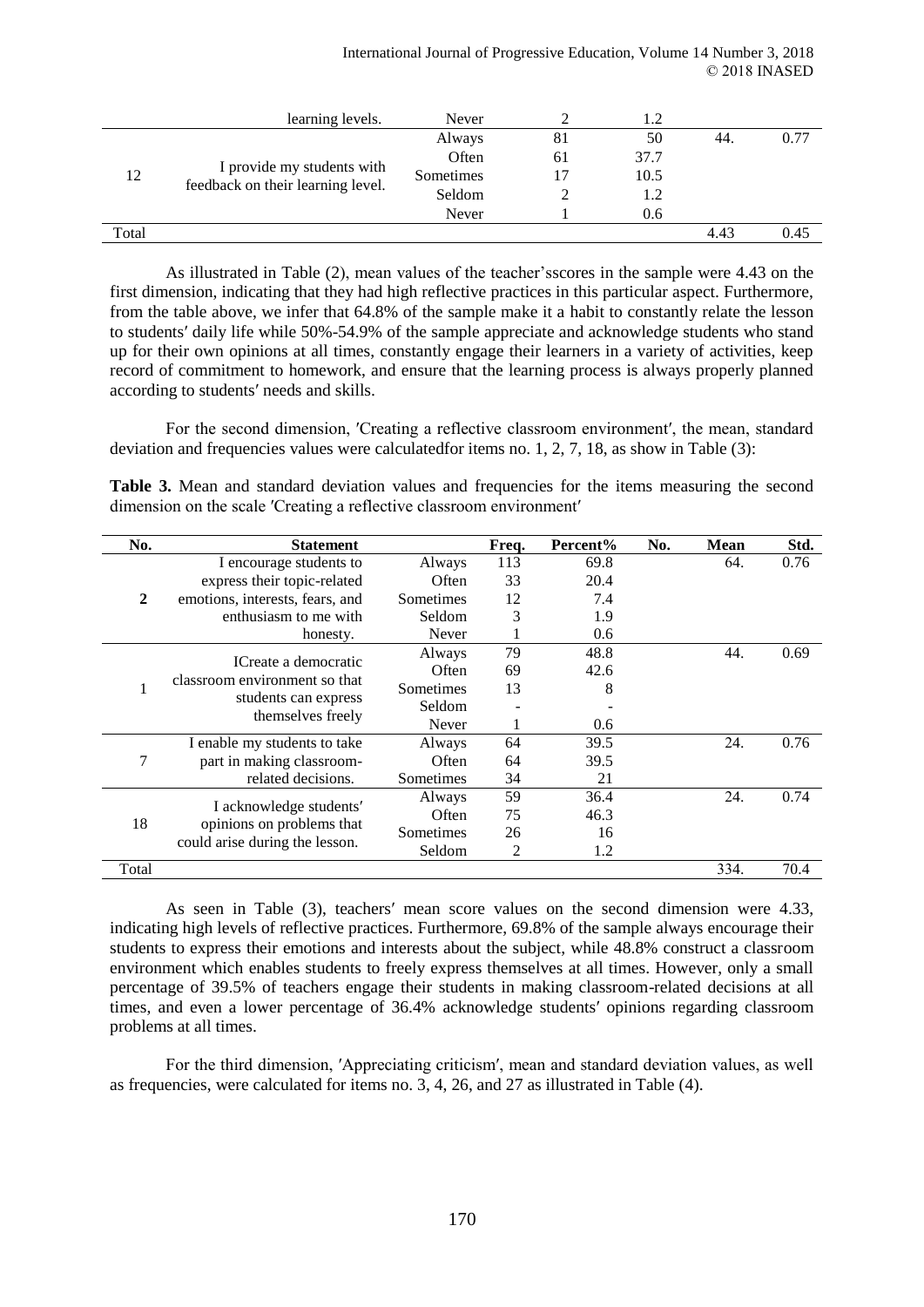| No.            | <b>Statement</b>           |           | Freq. | Percent % | No. | <b>Mean</b> | Std. |
|----------------|----------------------------|-----------|-------|-----------|-----|-------------|------|
|                |                            | Always    | 52    | 32.1      |     | 3.9         | 0.97 |
|                | I take my colleagues'      | Often     | 60    | 37        |     |             |      |
| 27             | criticism of my teaching   | Sometimes | 38    | 23.5      |     |             |      |
|                | processes into account.    | Seldom    | 9     | 5.6       |     |             |      |
|                |                            | Never     | 3     | 1.9       |     |             |      |
|                | I enable my students to    | Always    | 45    | 27.8      |     | 3.8         | 0.99 |
|                | express themselves in      | Often     | 59    | 36.4      |     |             |      |
| 3              | evaluating my performance  | Sometimes | 42    | 25.9      |     |             |      |
|                | in the teaching/learning   | Seldom    | 13    | 8         |     |             |      |
|                | process orally or in text. | Never     | 3     | 1.9       |     |             |      |
|                |                            | Always    | 43    | 26.5      |     | 3.8         | .960 |
|                | I change my teaching       | Often     | 57    | 35.2      |     |             |      |
| $\overline{4}$ | processes according to my  | Sometimes | 50    | 30.9      |     |             |      |
|                | students' evaluation.      | Seldom    | 9     | 5.6       |     |             |      |
|                |                            | Never     | 3     | 1.9       |     |             |      |
|                |                            | Always    | 27    | 16.7      |     | 3.5         | 1.09 |
|                | I ask my colleagues to     | Often     | 61    | 37.7      |     |             |      |
| 26             | continuously evaluate my   | Sometimes | 45    | 27.8      |     |             |      |
|                | teaching professes and     | Seldom    | 19    | 11.7      |     |             |      |
|                | attitudes.                 | Never     | 10    | 6.2       |     |             |      |
| total          |                            |           |       |           |     | 3.75        | 0.69 |

Table 4. Mean and standard deviation values and frequencies for the items measuring the third dimension on the scale ′Appreciating criticism′

As shown in Table (4), the mean score value of teachers on this dimension was the lowest with a value of 3.75 (i.e. below acceptable levels). Furthermore, the results show that only very few teachers stick to these evaluation processes (whether it is their students or colleagues evaluating them) at all times, ranging in between 16.7% to 32.1%. The findings thus indicate that 32.1% of teachers always take their colleagues' criticism in regards to their teaching process into account, while only 27.8% of teachers constantly empower their students to evaluate their performance whether orally or in writing. The results also show that 26.5% of the sample continuously change their teaching methods based on students′ evaluation of them, and no more than 16.7% of all teachers participating in this study point out that they always ask colleagues to evaluate their performance, which indicates that they are not fully aware of the importance of such reflective practices in developing their teaching practices.

For the fourth dimension, ′Self-Evaluation′, mean and standard deviation values, as well as frequencies, were calculated for items no. 8, 16, 20, and 28 as shown in Table (5).

**Table 5.** Mean and standard deviation values and frequencies for the items measuring the fourth dimension on the scale ′Self Evaluation′

| No. | <b>Statement</b>                                                            |           | Freq. | percent  | No. | Mean | Std. |
|-----|-----------------------------------------------------------------------------|-----------|-------|----------|-----|------|------|
| 8   | I ask myself, "Are the practices I<br>perform beneficial for my students/do | Always    | 79    | 48.8     |     | 64.  | 0.56 |
|     | they give better results when it comes                                      | Often     | 69    | 42.6     |     |      |      |
|     | to student learning?"                                                       | Sometimes | 13    | 8        |     |      |      |
|     |                                                                             | Never     |       | 0.6      |     |      |      |
| 20  | I explore my points of weakness and                                         | Always    | 90    | 55.6     |     | 54.  | 0.69 |
|     | strength in teaching.                                                       | Often     | 58    | 35.8     |     |      |      |
|     |                                                                             | Sometimes | 12    | 7.4      |     |      |      |
|     |                                                                             | Seldom    | 2     | 1.2      |     |      |      |
|     |                                                                             | Never     | 0     | $\Omega$ |     |      |      |
| 16  | I think several times before making a                                       | Always    | 70    | 43.2     |     | 34.  | 0.72 |
|     | decision regarding the aims of learning                                     | Often     | 69    | 42.6     |     |      |      |
|     | and teaching, as well as the topics,                                        | Sometimes | 22    | 13.6     |     |      |      |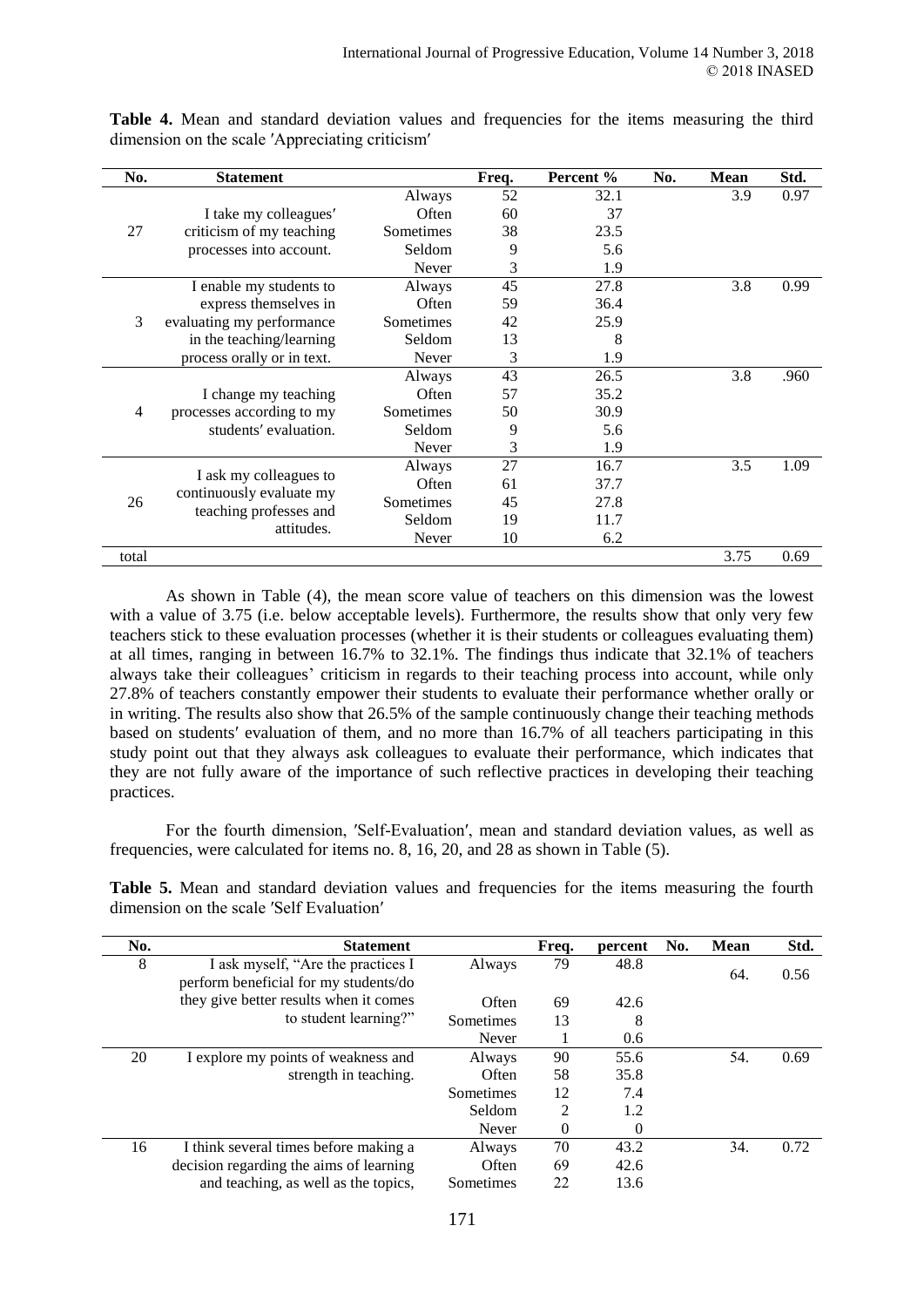|       | methods, techniques, evaluation     | <b>Seldom</b> |    | 0.6  |      |      |
|-------|-------------------------------------|---------------|----|------|------|------|
|       | methods, and making adjustments.    |               |    |      |      |      |
| 28    | I do constant revising and pose     | Always        | 48 | 29.6 | .04  | 6.80 |
|       | questions regarding the educational | Often         | 70 | 43.2 |      |      |
|       | practices I am using.               | Sometimes     | 40 | 24.7 |      |      |
|       |                                     | Seldom        |    | 0.6  |      |      |
|       |                                     | Never         |    | 1.9  |      |      |
| Total |                                     |               |    |      | 4.32 | 0.48 |
|       |                                     |               |    |      |      |      |

As presented in Table (5), the mean score value of the sample on the 'self-evaluation" dimension was as high as 4.32, and that up to 48.8% of participants always ask themselves whether the practices they are performing are beneficial for student learning or not, in addition to 55.5% who continuously review their own points of strength and weakness in teaching. Furthermore, the table shows that 43.2% of participants regularly indulge in deep thinking before making decisions in regards to the educational process, while only 29.6% of all teachers reflect on their educational practices on a regular basis.

For the fifth dimension, "Decision-making and problem-solving", mean and standard deviation values, as well as frequencies, were calculated for items no. 13, 14, 15, 17, 19 as shown in Table (6).

Table 6. Mean and standard deviation values and frequencies for the items measuring the fifth dimension on the scale "decision-making and problem-solving"

| No.   | <b>Statement</b>                    |           | Freq.          | Percent % | No. | <b>Mean</b> | Std. |
|-------|-------------------------------------|-----------|----------------|-----------|-----|-------------|------|
| 17    | I identify the problems that        | Always    | 81             | 50        |     | 44.         | 0.70 |
|       | occur during the lesson             | Often     | 63             | 38.9      |     |             |      |
|       | (students cannot fully grasp        | Sometimes | 17             | 10.5      |     |             |      |
|       | topic, failure to capture students' | Seldom    | 1              | 0.6       |     |             |      |
|       | interest, failure to                | Never     |                |           |     |             |      |
|       | communicate).                       |           |                |           |     |             |      |
| 13    | I ask myself, "What are the         | Always    | 76             | 46.9      |     | 44.         | 0.70 |
|       | changes which I could make          | Often     | 71             | 43.8      |     |             |      |
|       | when giving a particular lesson     | Sometimes | 12             | 7.4       |     |             |      |
|       | again in the future?'               | Seldom    | 3              | 1.9       |     |             |      |
|       |                                     | Never     |                |           |     |             |      |
| 19    | I collect pieces of evidence        | Always    | 64             | 39.5      |     | 4.2         | 0.74 |
|       | which support my decisions          | Often     | 72             | 44.4      |     |             |      |
|       | made regarding the process of       | Sometimes | 24             | 14.8      |     |             |      |
|       | teaching and learning.              | Seldom    | $\overline{2}$ | 1.2       |     |             |      |
| 15    | I think about alternative           | Always    | 57             | 35.2      |     | 24.         | 0.73 |
|       | teaching methods or other           | Often     | 75             | 46.3      |     |             |      |
|       | viewpoints in this area.            | Sometimes | 29             | 17.9      |     |             |      |
|       |                                     | Seldom    | 1              | 0.6       |     |             |      |
| 14    | I ask myself, "What are the         | Always    | 46             | 28.4      |     | 4.0         | 2.80 |
|       | potential consequences of the       | Often     | 79             | 48.8      |     |             |      |
|       | changes I can do?"                  | Sometimes | 29             | 17.9      |     |             |      |
|       |                                     | Seldom    | 8              | 4.9       |     |             |      |
|       |                                     | Never     | 7              | 4.3       |     |             |      |
| Total |                                     |           |                |           |     | 34.2        | 510. |

Table (6) shows that the mean score value or participating teachers on this dimension was 4.23, where exactly half (50%) constantly seek to identify the problems arising in class (such as students facing difficulties in comprehending a certain topic, or failure to grab students′ attention), and slightly less than half (46.9%) regularly ask themselves what changes they could apply when giving future lessons. However, only 39.5% of the sample regularly seeks to gather pieces of evidence which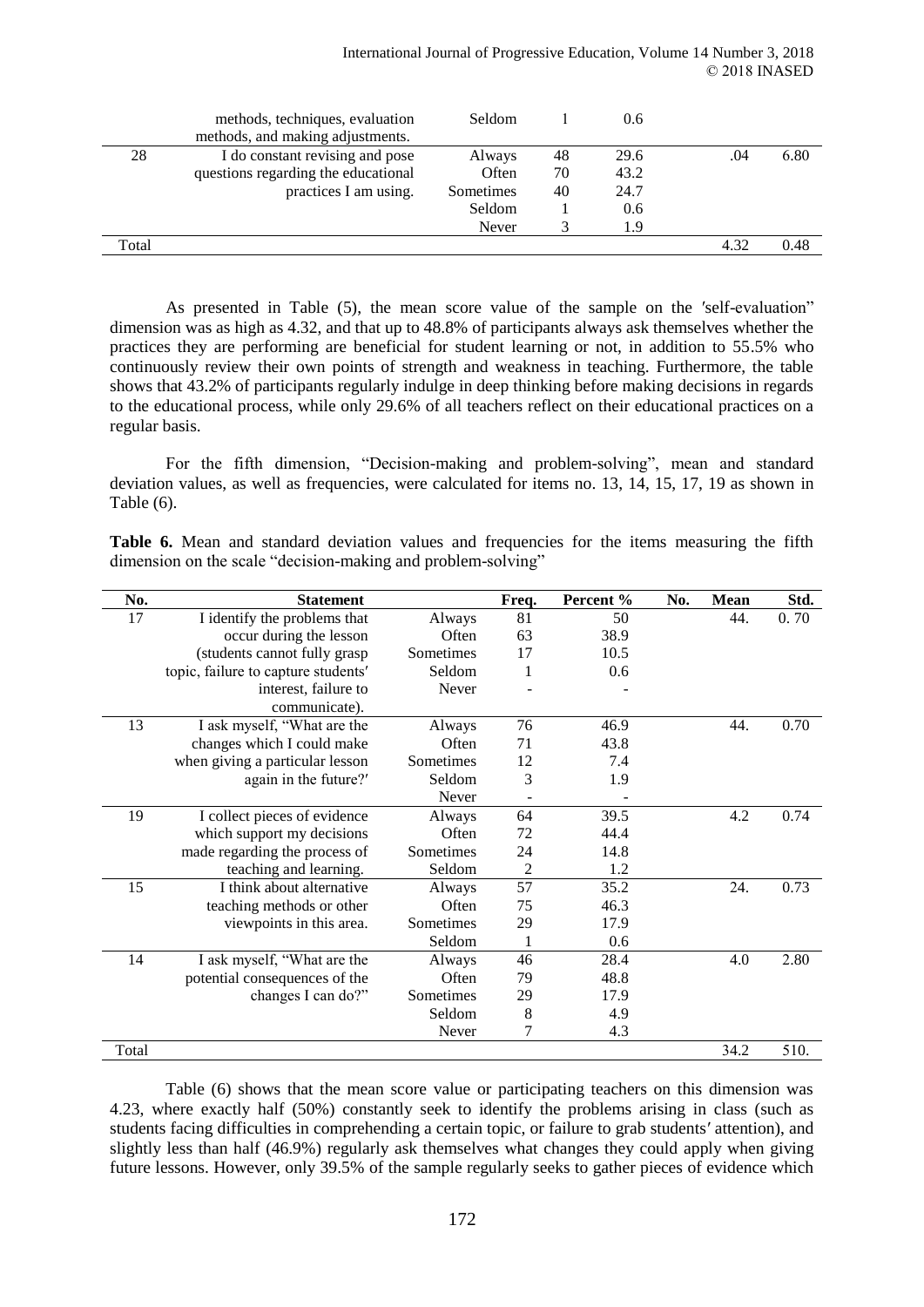support their learning/teaching process-related decisions, and no more than 35.2 % always think of alternative teaching methods which could be put into use. Not only that, but a strikingly low 28.4% of the sample asked themselves what potential effects could arise from the changes they apply in the classroom.

For the sixth and final dimension, "Openness to professional development", mean and standard deviation values, as well as frequencies, were calculated for items no. 21, 22, 23, 24, and 25 as shown in Table (7).

Table 7. Mean and standard deviation values and frequencies for the items measuring the sixth dimension on the scale "openness to professional development"

| No.   | <b>Statement</b>                            |           | Freq.          | Percent % | No. | Mean | Std. |
|-------|---------------------------------------------|-----------|----------------|-----------|-----|------|------|
|       |                                             | Always    | 85             | 52.5      |     | 4.4  | 0.70 |
|       |                                             | Often     | 61             | 37.7      |     |      |      |
| 21    | I specify the fields in which I             | Sometimes | 14             | 8.6       |     |      |      |
|       | require development                         | Seldom    | 2              | 1.2       |     |      |      |
|       |                                             | Never     |                |           |     |      |      |
|       |                                             | Always    | 60             | 37        |     | 14.  | 7.80 |
|       | I talk to my colleagues about               | Often     | 64             | 39.5      |     |      |      |
| 25    | what we will do in class, why we            | Sometimes | 33             | 20.4      |     |      |      |
|       | are doing it, and how effective             | Seldom    | 3              | 1.9       |     |      |      |
|       | these practices are                         | Never     | 2              | 1.2       |     |      |      |
|       |                                             | Always    | 49             | 30.2      |     | 3.9  | 0.92 |
|       |                                             | Often     | 52             | 32.1      |     |      |      |
| 24    | I benefit from professional<br>newsletters. | Sometimes | 51             | 31.5      |     |      |      |
|       |                                             | Seldom    | 10             | 6.2       |     |      |      |
|       |                                             | Never     |                |           |     |      |      |
|       |                                             | Always    | 45             | 27.8      |     | 3.8  | 0.93 |
|       | I constantly keep up with                   | Often     | 53             | 32.7      |     |      |      |
| 23    | professional newsletters and new            | Sometimes | 55             | 34        |     |      |      |
|       | developments.                               | Seldom    | 7              | 4.3       |     |      |      |
|       |                                             | Never     | $\overline{2}$ | 1.2       |     |      |      |
|       |                                             | Always    | 51             | 31.5      |     | 3.8  | 1.12 |
|       | I keep a journal in which I                 | Often     | 50             | 30.9      |     |      |      |
| 22    | document my professional                    | Sometimes | 39             | 24.1      |     |      |      |
|       | development and shortcomings.               | Seldom    | 15             | 9.3       |     |      |      |
|       |                                             | Never     | 7              | 4.3       |     |      |      |
| Total |                                             |           |                |           |     | 04.  | 610. |

In this dimension, teachers′ mean score value was no higher than 4.0, with more than half (52.5%) of teachers regularly identifying the fields in which they require further development and improvement, while only 37% discuss their classroom affairs with their colleagues and whether the practices used by them are effective. Furthermore, we notice that less than one-third of participants regularly follow or read professional newsletters, or benefit from them constantly. Furthermore, almost one-third (31.3%) keep a journal documenting their professional development.

To answer the second question (Does the level of reflective practices in teachers differ according to the variables of gender, years of experienceand number of seminars and workshops attended during service?), first, mean and standard deviation values of participants were calculated for the overall test and its six dimensions separately on the gender variable. To determine if these results were significant, a t-test was conducted using the data, as shown in Table (8).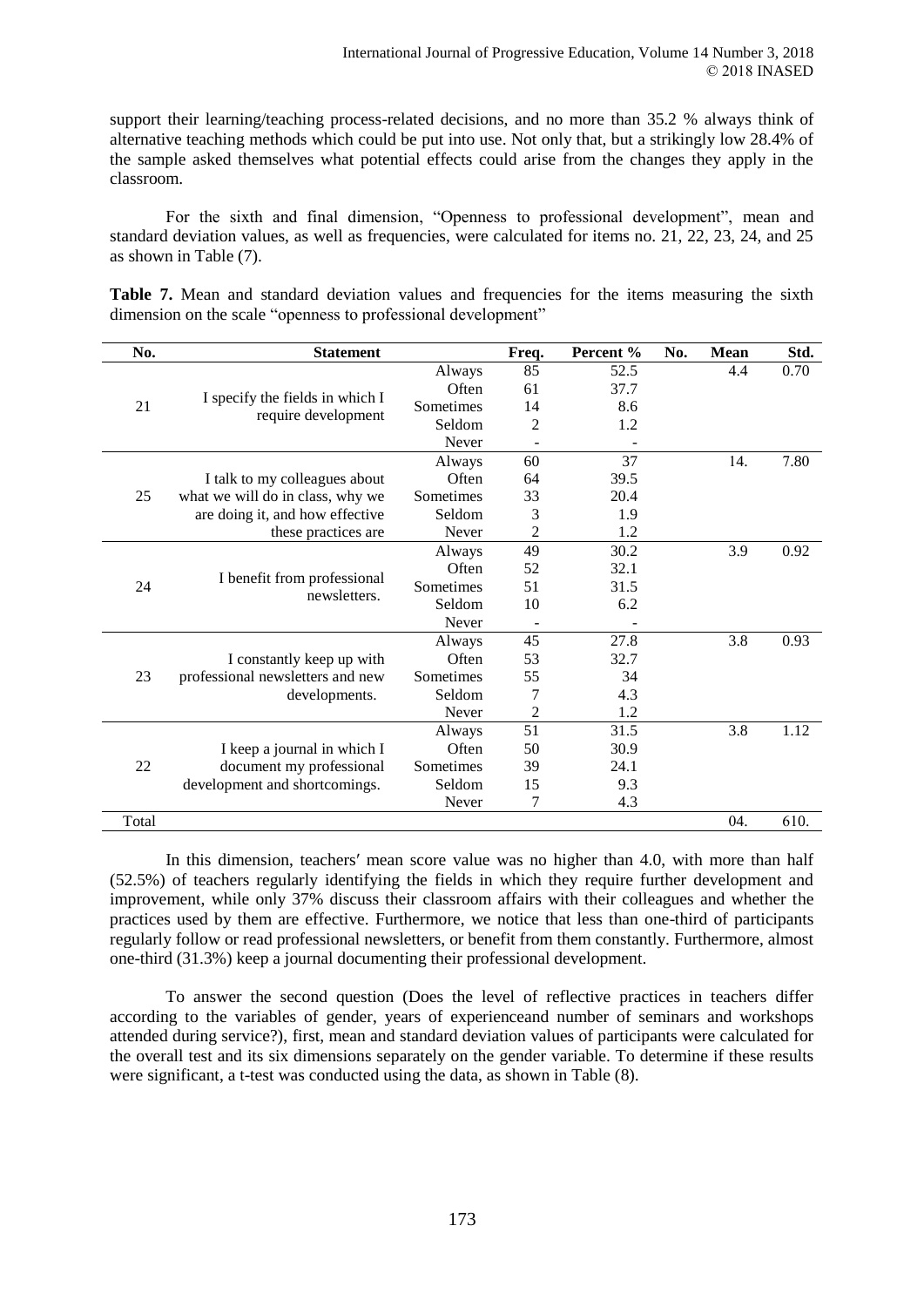|         | D1         | $\mathbf{D2}$ | D <sub>3</sub> | D4         | D5      | D6             | Total  |
|---------|------------|---------------|----------------|------------|---------|----------------|--------|
|         | M(Std.)    | M(Std.)       | M(Std.)        | M(Std.)    | M(Std.) | M(Std.)        |        |
| Male    | (0.46)294. | (0.54)14.4    | (0.70)33.8     | (0.48)194. | 4.05(   | 3.95(          | 4.12   |
| $n=22$  |            |               |                |            | 0.55)   | 0.66)          | (0.44) |
| Female  | 5(0.4544)  | (0.46)24.3    | (0.69)33.7     | (0.48)44.3 | 4.25(   | 4.00           | 4.20   |
| $n=140$ |            |               |                |            | 0.50    | (0.60)         | (0.39) |
| т       | $-1.614$   | .8420         | .6130          | $-1.363$   |         |                |        |
|         |            |               |                |            | 1.790   | 0.356          | 0.857  |
| Sig.    | .1090      | .4010         | .5410          | .1750      | 0.07    | 0.72           | 0.39   |
|         |            |               |                |            | 5       | $\mathfrak{D}$ | 3      |

**Table 8.** Mean and standard deviation values of teachers′ scores on the Reflective Practices scale on the gender variable.

From Table (8), the results show that the mean values of female teachers on the overall scale was higher than that of their male peers; their mean values were consistently high on the first, fourth, fifth, and sixth dimensions respectively. To investigate whether these results were significant, the tvalue was calculated at  $\alpha = 0.05$ , meaning that there is no statistical significance.

Second, mean and standard deviation values of participants were calculated for the overall test and its six dimensions separately on the years of experience variable (ranging from low to intermediate to high), with the results shown in Table (9).

**Table 9.** Mean and standard deviation values of teachers′ scores on the overall Teacher Reflective Practices scale and on each of its six dimensions on the years of experience variable.

| <b>Experience Level</b> | D1<br>M(Std.) | D2<br>M(Std.) | D3<br>M(Std.) | D4<br>M(Std.) | D5<br>M(Std.) | D6<br>M(Std.) | <b>Total</b> |
|-------------------------|---------------|---------------|---------------|---------------|---------------|---------------|--------------|
| Low                     | 4.37(0.48)    | 4.25(0.53)    | 3.77(0.66)    | 4.32(0.47)    | 4.19(0.50)    | 4.02(0.58)    | 4.17(0.41)   |
| $N = 75$                |               |               |               |               |               |               |              |
| Intermediate            | 4.50(0.40)    | 4.43(0.39)    | 3.74(0.69)    | 4.36(0.51)    | 4.27(0.47)    | 4.00(0.62)    | 4.23(0.35)   |
| $N = 44$                |               |               |               |               |               |               |              |
| High                    | 4.47(0.44)    | 4.36(0.42)    | 3.70(0.76)    | 4.28(0.47)    | 4.25(0.57)    | 3.95(0.65)    | 4.18(0.42)   |
| $N = 44$                |               |               |               |               |               |               |              |

In table (9), it is evident that teachers with an intermediate level of experience had higher mean values on the first, second, and fourth and fifth dimensions respectively, as well as on the overall scale. The calculated f-value (using the ANOVA) however, indicated that there were no statistically significant differences related to the level of expertise teachers had (as shown in Table (10)) at  $\alpha$  = 0.05.

**Table 10.** Analysis of Variance for the statistically significant differences in teachers′ means scores on the Reflective Practices scale on the experience level variable

|      |                | <b>Sum of Squares</b> | df  | <b>Mean Square</b> |       | Sig.  |
|------|----------------|-----------------------|-----|--------------------|-------|-------|
|      | Between Groups | 0.116                 |     | 0.058              | 0.367 | 0.694 |
| Avg. | Within Groups  | 25.247                | 159 | 0.159              |       |       |
|      | Total          | 25.363                | 161 |                    |       |       |

Third, to investigate the effect of the number of seminars/workshops attended on teachers′ level of reflective practices, mean and standard deviation values of participants were calculated for the overall test and its six dimensions separately on this variable (None, 1-5 seminars, 6-10 seminars, more than 10 seminars). Results are shown in Table (11).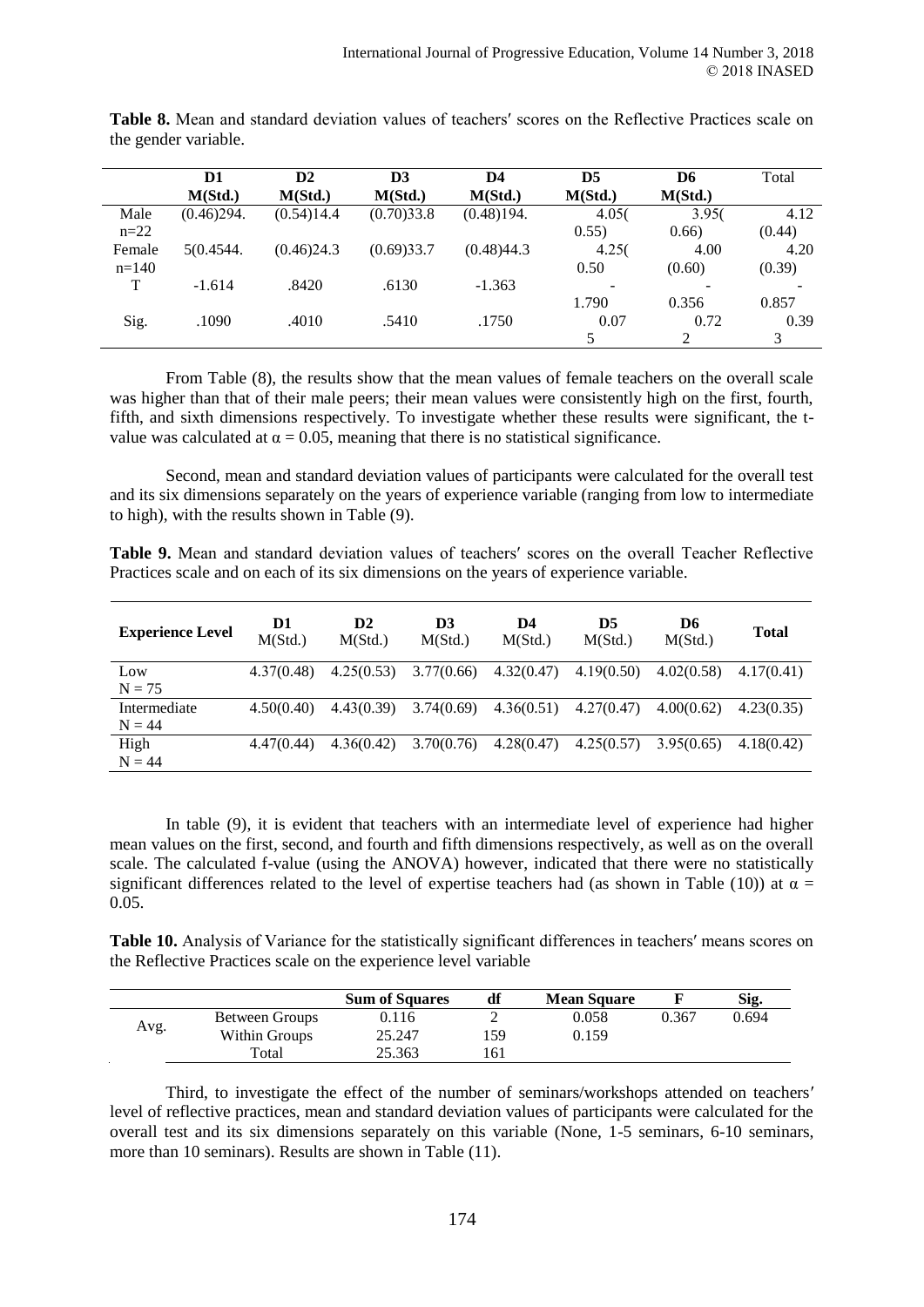| Workshops/<br><b>Seminars</b><br><b>Attended</b> | D1<br>M(Std.) | D2<br>M(Std.) | D <sub>3</sub><br>M(Std.) | D4<br>M(Std.) | D5<br>M(Std.) | D6<br>M(Std.) | <b>Total</b> |
|--------------------------------------------------|---------------|---------------|---------------------------|---------------|---------------|---------------|--------------|
| None $N=54$                                      | 4.37(0.52)    | 4.20(0.51)    | 3.65(0.77)                | 4.23(0.56)    | 4.19(0.53)    | 3.83(0.69)    | 4.09(0.45)   |
| $1-5$ N=85                                       | 4.44(0.42)    | 4.36(0.46)    | 3.83(0.64)                | 4.36(0.43)    | 4.23(0.49)    | 4.09(0.53)    | 4.23(0.36)   |
| $6-10 N=14$                                      | 4.46(0.44)    | 4.38(0.34)    | 3.61(0.72)                | 4.27(.41)     | 4.17(0.58)    | 3.97(0.61)    | 4.16(0.37)   |
| More than 10<br>$N=9$                            | 4.69(0.27)    | 4.75(0.18)    | 3.78(0.63)                | 4.56(0.63)    | 4.49(0.43)    | 4.13(0.45)    | 4.41(0.30)   |

**Table 11.** Mean and standard deviation values of participants′ scores on the overall scale and its six dimensions on the no. of seminars attended variable (None, 1-5, 6-10, or More than 10)

Here, we notice that teachers who attended more workshops and seminars had a higher mean value on the overall scale and on all dimensions (save for the third), followed by teachers who had attended only 1-5 overall seminars. The f-value was calculated with the use of ANOVA as shown in Table (12), indicating no statistical significance in the data.

**Table 12.** Analysis of Variance for the statistically significant differences in teachers′ mean scores value on the Reflective Practices scale on the no. of seminars attended variable

|      |                | <b>Sum of Squares</b> | df  | <b>Mean Square</b> |       | Sig. |
|------|----------------|-----------------------|-----|--------------------|-------|------|
|      | Between Groups | 0.088                 |     | .363               | 2.361 | .073 |
| Avg. | Within Groups  | 24.275                | 58  | .154               |       |      |
|      | Total          | 25.363                | -61 |                    |       |      |

To answer the third question, ′What are teachers′ attitudes toward professional selfdevelopment? Mean and standard deviation values of participants on each item on the scale were calculated, as well as on the overall scale, as represented in Table (13).

Table 13. Mean and standard deviation values of participants' scores on the Attitudes toward Professional Self-Development scale

| No.            | <b>Statement</b>                                                                                | Mean | Std  |
|----------------|-------------------------------------------------------------------------------------------------|------|------|
| 8              | I believe that teachers should be open to new ideas or changes that occur around them.          | 4.68 | 0.51 |
| 7              | I believe that the desire to develop skills is a strong factor affecting the professional       | 4.62 | 0.53 |
|                | development of a teacher.                                                                       |      |      |
| 9              | Teachers should reflect on their teaching practices in order to improve professionally.         | 4.60 | 0.52 |
| 11             | I believe that teachers should keep up with the changes and updates in the teaching-            | 4.58 | 0.54 |
|                | learning process.                                                                               |      |      |
| 2              | I believe that teachers should play a leading role in their professional development.           | 4.58 | 0.52 |
| 6              | I believe that teachers should help one another in finding solutions to their problems.         | 4.57 | 0.58 |
| 3              | It is important for schools to allow teachers to experiment their ideas and new teaching        | 4.54 | 0.59 |
|                | techniques freely.                                                                              |      |      |
| 5              | I believe that it is important for teachers to support one another in evaluating their teaching | 4.53 | 0.59 |
|                | practices and pinpoint their points of weakness and strength.                                   |      |      |
| 15             | I believe it is important for teachers to attend seminars/workshops on electronic learning      | 4.52 | 0.61 |
|                | and to keep themselves updated in this field.                                                   |      |      |
| $\mathbf{1}$   | I believe that it is the duty teachers to enhance their professional skills and familiarize     | 4.52 | 0.76 |
|                | themselves with the subjects being taught without depending on the educational institution      |      |      |
|                | in which they work.                                                                             |      |      |
| 12             | I believe that teachers should not waste the opportunity to attend various seminars and         | 4.50 | 0.60 |
|                | workshops                                                                                       |      |      |
| $\overline{4}$ | I believe that teachers should collaborate with their administrators or technical supervisors   | 4.49 | 0.61 |
|                | in evaluating their educational skills and level of familiarity with courses being taught.      |      |      |
| 18             | I believe that it is necessary for teachers to attend workshops and seminars so to have the     | 4.49 | 0.58 |
|                | chance of exchanging experiences with other teachers who share their field or speciality.       |      |      |
| 14             | I believe that when teachers attend seminars and workshops, they work toward improving          | 4.47 | 0.65 |
|                | the quality of education.                                                                       |      |      |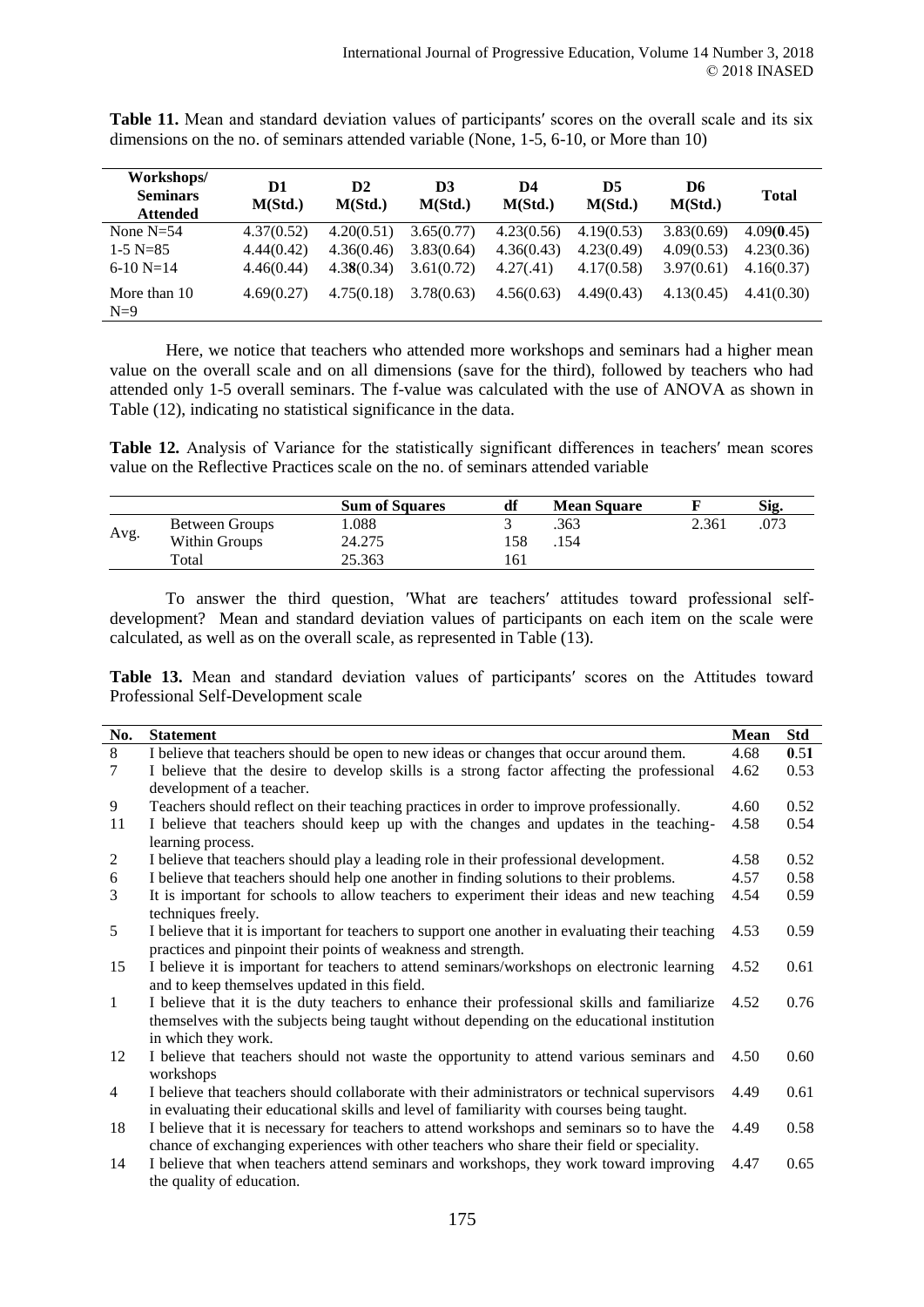| 13 | I believe it is a teacher's duty to be acquainted with professional development programs, as 4.37<br>to have the opportunity to participate in accordance with his or her own needs. |      | 0.61 |
|----|--------------------------------------------------------------------------------------------------------------------------------------------------------------------------------------|------|------|
| 16 | I believe it is important for teachers to willfully participate in exchange programs in order 4.33                                                                                   |      | 0.71 |
|    | to pass on new and successful ideas to their own schools.                                                                                                                            |      |      |
| 10 | It is essential for colleagues to be granted the opportunity to attend classes for data 4.24                                                                                         |      | 0.73 |
|    | collection purposes regarding a teachers' performance.                                                                                                                               |      |      |
| 17 | I believe it is the duty of a teacher to pursue post-graduate studies to attain higher 4.14<br>academic qualifications in order to develop professionally.                           |      | 0.92 |
|    | Total                                                                                                                                                                                | 4.49 |      |
|    |                                                                                                                                                                                      |      |      |

The table shows how teachers′ attitudes toward professional self-development were high with a mean value of 4.49 on the Attitudes toward Professional Self-Development scales, in addition to mean values ranging from 4.14 to 4.68 on each separate item.

To answer the fourth question (Is there a correlation between teachers′ levels of reflective practices and their attitudes toward professional self-development?), the researcher calculated the correlation coefficient between teachers′ reflective practices and their attitudes toward professional self-development, resulting in a statistically significant correlation coefficient of 0.485 at  $\alpha = 0.01$ .

#### **Discussion**

The interest of researchers in reflective thinking has significantly grown in the past few decades, as many assert that developing one′s abilities to reflect is a major component of any teacher preparation program, and is also an effective tool for developing teachers professionally (Efe, 2009).

Results of the research at hand indicated that the level of reflective practices in teachers was of an "acceptable" level.Results have also indicated that teachers possess the same level of reflective practices regardless of various variables, including gender, experience level, or number of seminars attended during service. In addition, findings suggest that teachers′ attitudes toward reflective practices were both high and positive.

Findings indicate that teachers′ level of reflective practices from their personal point of view was high on all dimensions except for criticism, which indicates that teachers in Jordanian schools are more inclined toward using learner-centered learning strategies, strive to create a reflective teaching environment and self-evaluation, take appropriate decisions when solving classroom-related problems, and are persistent in self-development; however, they do not easily accept criticism from students or peers.

The high levels of reflective practices in in-service teachers could be due to the various and continuous updates implemented into the teaching system in Jordan as well as the various decisions taken to improve teacher training in Jordan since the beginning of the  $21<sup>st</sup>$  century. This is most likely due to strong Jordanian interest in developing the education sector through teacher preparation programs, whether at public or private schools across the Kingdom. Furthermore, educational institutions have been encouraging teachers to attend workshops and seminars on different and contemporary student-centered learning and teaching strategies as well as allowing them the opportunity to practice these strategies, which reflects positively on their classroom practices and their learners′ academic performance. Furthermore, various educational institutions have been offering financial and moral incentives and prizes for outstanding teachers, including the Queen Rania Teaching Award, which has had quite a positive impact on teachers′ classroom practices and has deepened their analytical, critical, and reflective skills and experiences.

Moreover, this century is characterized by its ease and speed of communication and experience exchange through the internet, which allows teachers to expand their resources and keep up with updates in their field.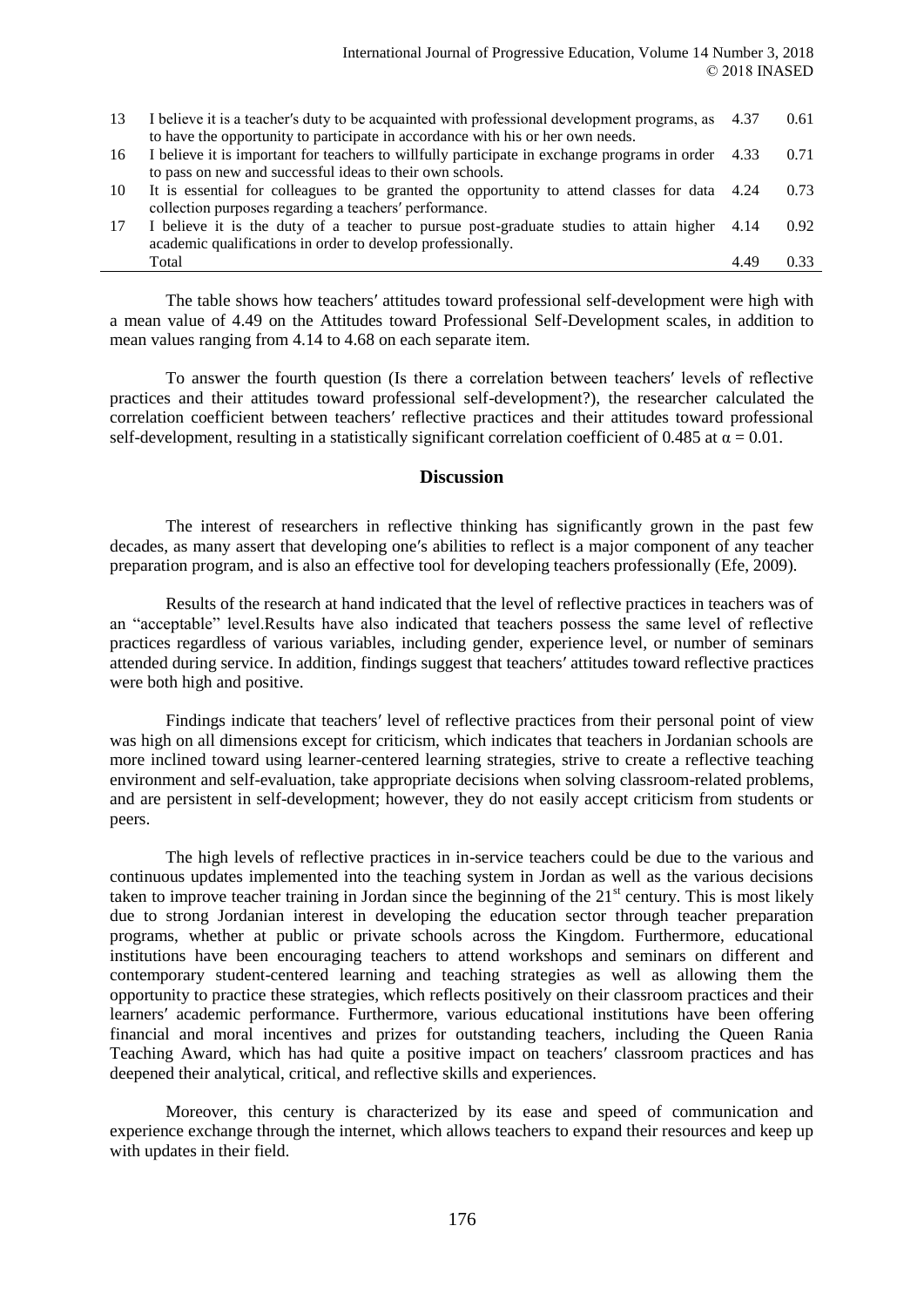The findings of this study have been consistent with various previous studies in the field, including Tok& Dolapçıoğlu, (2013); Shaheen, (2012), as well as Rayan (2014), who collectively assert that in-service teachers possess a high level of reflective practices.

On the other hand, these findings were inconsistent with those of Ostaz (2011) which indicated that in-service teachers had a reflective practices level far below acceptable. This is supported by Tabassum & Malik (2014) which also indicated that teachers lack sufficient knowledge on reflective practices in the classroom.

Furthermore, the findings show that teachers face a few issues in a number of reflective practices, such as accepting criticism (as stated earlier), as they do not usually ask their peers to evaluate their teaching methods nor allow students to express their opinions openly regarding their teaching methods. Thus, teachers are not receiving a sufficient amount of feedback from their peers and students despite the importance of such practices in improving the learning and teaching process. This could be due to teachers′ fear of being judged by students or fellow teachers and staff members, especially if their classroom performance is below acceptable (which could negatively impact their chances of a promotion or renewal of contract for upcoming years, as well as their general sense of self-confidence). Findings further indicated that a large portion of teachers do not keep a journal to document their performance and points of strength and weakness. This could be attributed to teachers usually being overworked, especially in regards to the size of the curriculum due for completion in addition to their lengthy teaching hours, which could prevent them from finding the time to perform reflective practices such as lesson exchange visits or recording their progress and notes on a journal.

In addition to the aforementioned, the findings also concluded that there were no statistically significant differences based on gender, number of experience years, or number of seminars attended during in-service years on teachers′ professional practices. Previous studies, however, provide conflicting results. For instance, Rayan (2013) asserts that there was a slight significance in the level of reflective practices in favor of teachers with less experience. However, a large number of studies assert that teachers with more experience are more likely to use reflective practices in teaching, while teachers with little or no experience do not give the matter enough thought (Efe, 2009; Ostaz, 2011). Add to that, a number of studies indicate that novice teachers are more likely to integrate technology in their teaching practices (van der Schaaf, Krull & Okas, 2014) and follow direct and clear steps in the classroom, while experienced teachers are more likely to use reflective practices and work on improving and developing their learners′ skills (Efe, 2009).

A study conducted by (Galvez-Martin, 2003) demonstrates that the more experienced a teacher is, the more inclined toward reflective practices he or she becomes, even if they have never received training on reflective practices during their pre-service years; furthermore, such teachers are usually more open and effective compared to their less experienced peers.

This study has shown that teachers′ attitudes toward professional self-development were high and positively correlated to teacher reflective practices, and it is quite assertive that teachers′ attitudes direct their behaviors toward reflecting on classroom practices and improving performance. It is possible that teachers who possess more positive attitudes toward teaching have gained knowledge through the internet which is easily accessible as well as due to the changes and transformations currently occurring in teachers' roles as a natural response to the challenges posed by the  $21<sup>st</sup>$  century (clearly visible in the information technology revolution currently underway, in addition to the vast amount of information now made available).

### **Recommendations**

The following is a list of recommendations that, if implemented would contribute positively to developand reinforce reflective practices among teachers: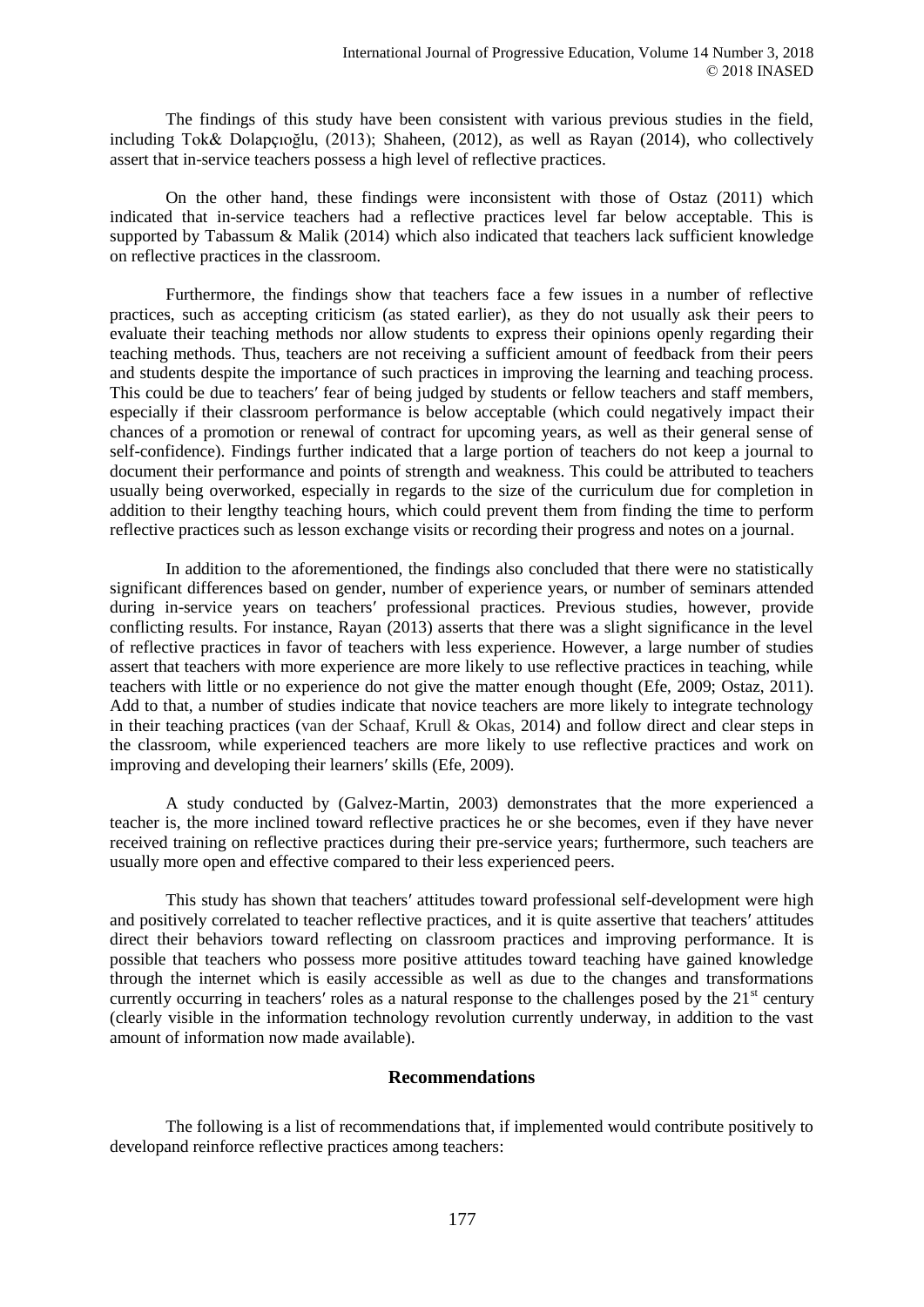Teacher Preparation Programs could be redesigned to include courses which enable novice teachers to understand the importance of reflective practices for career improvement, which ought to be followed by further reflective practices and reflective journalism by students as a requirement for passing such courses.

 Prompt in-service teachers to record their reflections and request help from peers, in addition to allowing teachers the opportunity to share ideas and exchange visits.

 Encourage in-service teachers to record what they attempted earlier and the meanings and conclusions derived from such attempts, in addition to future suggestions to attempt in upcoming practices.

 Encourage teachers to attend peers′ classes so to have such practices grow to become a part of the school culture, as they play an essential role in improving teachers′ performance and widening their horizon and knowledge of their points of weakness and strength.

 Conduct further studies to investigate reflective practices in pre- and in-service teachers and how this relates to the components of effective teaching.

#### **References**

- Akbari, R., Kiany, G. R., Imani Naeeni, M., & Karimi Allvar, N. (2008). Teachers' teaching styles, sense of efficacy, and reflectivity as correlates of students' achievement outcomes. *Iranian Journal of Applied Linguistics*, 11(1), 1-28.
- Belvis, E., Pineda, P., Armengol, C., & Moreno, V. (2013). Evaluation of reflective practice in teacher education. *European Journal of Teacher Education*, *36*(3), 279-292. Retrived from: https://doi.org/10.1080/02619768.2012.718758 at April 2018.
- Brookfield, S. (1995). The getting of wisdom: What critically reflective teaching is and why it is important. *Becoming a critically reflective teacher*, 1-28.
- Choy, S. C., & Oo, P. S. (2012). Reflective Thinking and Teaching Practices: A Precursor for Incorporating Critical Thinking into the Classroom? *Online Submission,* 5(1), 167-182.
- Efe, R. (2009). Cypriot Journal of Educational Sciences. *Sciences*, *4*, 72-86.
- Eryaman, M. Y. (2007). From reflective practice to practical wisdom: Toward a post-foundational teacher education. International Journal of Progressive Education, 3(1), 87-107.
- Eryaman, M.Y. (2008). Teaching as practical philosophy. Saarbrücken, Germany: VDM Verlag Dr. Müller.
- Eryaman, M.Y. (Ed). (2009). Peter McLaren, education, and the struggle for liberation. Cresskill, NJ: Hampton Press.
- Eryaman, M. Y. & Bruce, B. C. (Eds.) (2015). International Handbook of Progressive Education. New York: Peter Lang.
- Finlay, L. (2008). Reflecting on ′Reflective practice′. *PBLB paper*, *52*.
- Florez, M. C. (2001). Reflective Teaching Practice in Adult ESL Settings. ERIC Digest.
- Galvez-Martin, M. (2003). Reflective teaching, reflective practice, and… what else. *Florida Association of Teacher Educators Journal,* 1(3), 59-65*.*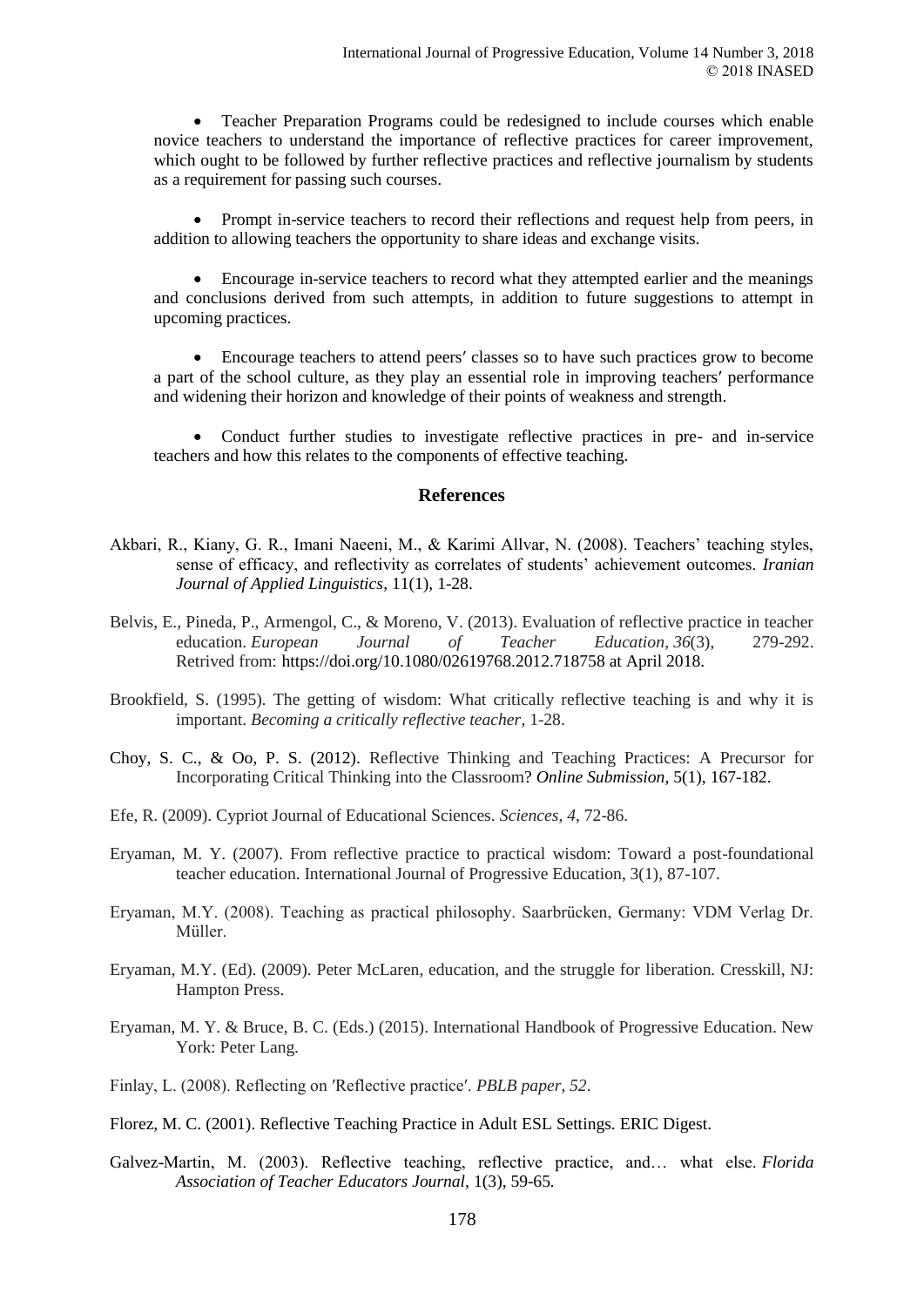- Giovannelli, M. (2003). Relationship between reflective disposition toward teaching and effective teaching. *The journal of educational research*, *96*(5), 293-309. Retrived from:https://doi.org/10.1080/00220670309597642 at April 2018.
- Grant, C. A., & Zeichner, K. M. (1984). On becoming a reflective teacher.*Preparing for reflective teaching. Boston: Allyn and Bacon*.
- Hamdan, Z. A. (2011). *teachers′ attitudes towards professional development activities and their impact on their practices and motivation: a case study* (Doctoral dissertation, Lebanese American University).
- Karaaslan, A. D. (2003). *teachers′perceptions of self-initiated professional development: a case study on başkent university english language teachers* (doctoral dissertation, middle east technical university).
- Korthagen, F. A., & Wubbels, T. (1995). Characteristics of reflective practitioners: Towards an operationalization of the concept of reflection. *Teachers and Teaching*, *1*(1), 51-72. Retrived from:https://doi.org/10.1080/1354060950010105 at April 2018.
- Liston, D., & Zeichner, K. (1996). Reflective teaching: An introduction. *Lawrence Elbaum Associates*, *1*, 47.
- McAlpine, L., Weston, C., Berthiaume, D., Fairbank-Roch, G., & Owen, M. (2004). Reflection on teaching: Types and goals of reflection. *Educational Research and Evaluation*, *10*(4-6), 337- 363. Retrived from:https://doi.org/10.1080/13803610512331383489 at April 2018.
- Mustafa, sh. (1992).The impact of promoting reflective thinking ability on teaching effectiveness of science teacher in the basic education stage (doctoral dissertation, the university of Jordan).
- Odeh, Z., Kurt, M., & Atamtürk, N. (2010). Reflective practice and its role in stimulating personal and professional growth. In *International Scientific Seminars and published in Proceedings. Retrieved December* (Vol. 10, p. 2013).
- Ostaz, M (2011). The level of ability of reflective thinking of educational problems which facing the science teachers in the basic stage in UNRWA and Governmental schools in Gaza. *Journal of Al-Azhar University –Gaza, Humanities,* (13B).1329-1370
- Rayan, A.( 2014). The Degree of Reflective Practices of Mathematics Teachers in Hebron Directorates of Education & Its relationship with Teaching Self-Efficacy. *[AL-Manarah for Research and](http://web2.aabu.edu.jo/manar/)  [Studies](http://web2.aabu.edu.jo/manar/)*20 (1b), 143-173
- Rodgers, C. (2002). Defining reflection: Another look at John Dewey and reflective thinking. *Teachers college record*, *104*(4), 842-866. Retrived from:https://doi.org/10.1111/1467-9620.00181 at April 2018.
- Shaheen,M.(2012). Identifying the level of reflective Practices of facult members at Al Quds Open University and its relationship to their attitudes towards self professional development in the light of some variables.*Journal of Al-Azhar University –Gaza, Humanities,*14(2):181-208.
- Schon, D. A. (1984). *The reflective practitioner: How professionals think in action* (Vol. 5126). Basic books.Sellars, M. (2012). Teachers and change: The role of reflective practice. *Procedia-Social* and Behavioral Sciences, 55, 461-469.
- Tabassum, F., & Malik, S. K. (2014). Teachers′ Attitude towards Reflective Practice in Public and Private Sector at Higher Secondary Level. *New educational review*, *36*(2), 278-288.